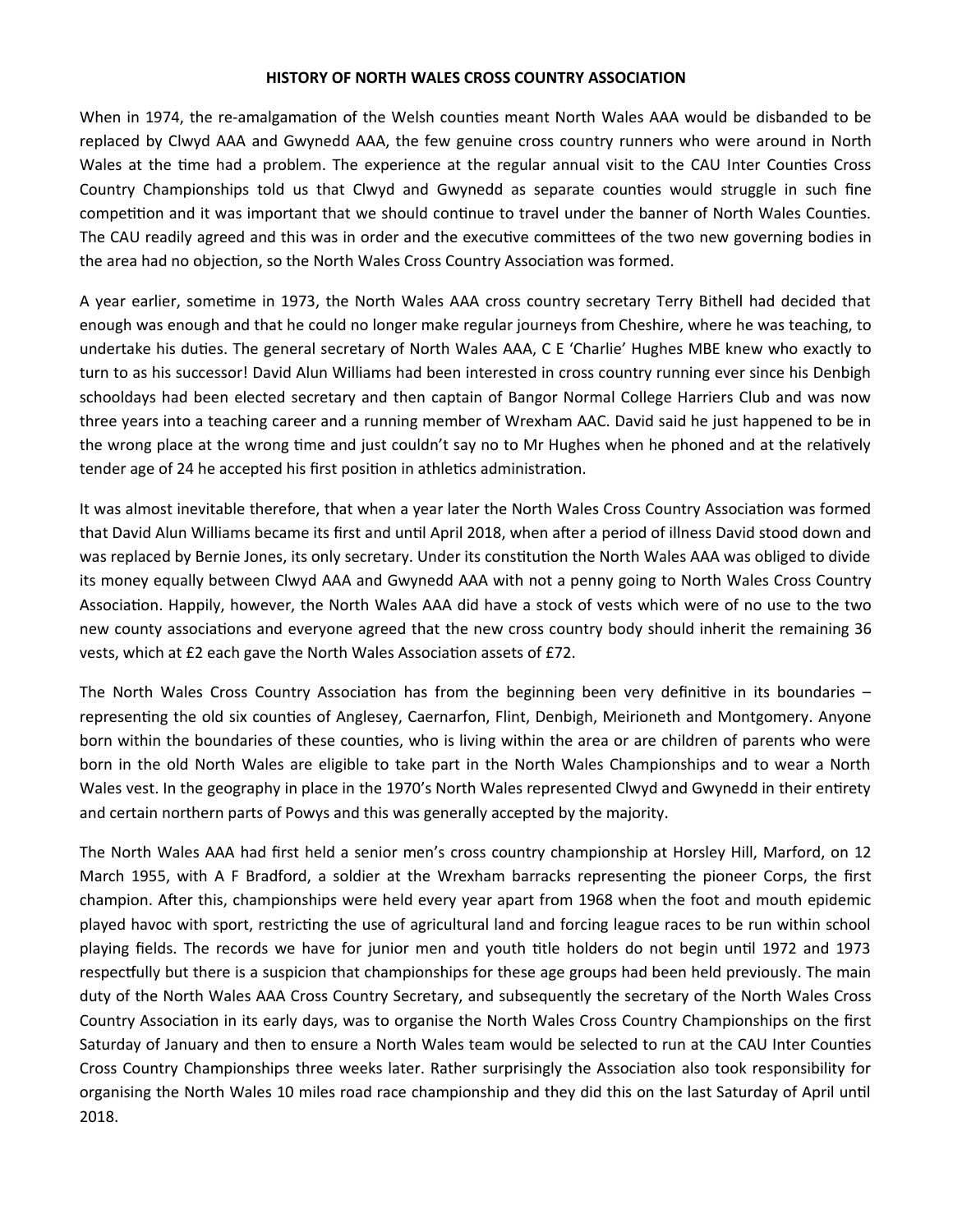Saturday 12<sup>th</sup> February 1977 was an important day in North Wales cross country history as championships were held for colts (Under 13 Boys), boys (Under 15 boys) and senior women. Three young women from St. David's school Wrexham took part in the latter event with Karen Wright winning fairly comfortably over the Kelsterton College course at Connah's Quay. Competition for minors (Under 11 boys) was added 12 months later when the championships were held at Wepre Park, Connah's Quay on 11 February, whilst young girls (Under 11 girls) were first catered for at the same venue on 10 February 1979. It was also at Wepre Park on 7 March 1981, that intermediate ladies (Under 17 women) had the opportunity to run separately from the senior ladies whilst it wasn't until December 1989, back at Kelsterton College, that the first junior woman champion was acclaimed.

Since 1985 the Under 17 women and senior women had their championships on the same day and at the same venue as the Under 17 men, junior men and senior men but the six under 15 age group championships were held on another date.

By introducing cross country for all age groups the standard in North Wales improved. Good club athletes started to get the opportunity to run for Clwyd, Gwynedd or Powys in the Welsh Inter Counties but there was a feeling that there was a big jump from wearing a county vest to winning selection for Wales. Another rung was required on the representative ladder, so on Saturday 24 January 1989 a North Wales Counties boys and colts team ran at the CAU Cross Country Championships at Shrewsbury. A year later, January 1990, the North Wales senior women and Under 20 women made their debuts at Blaise Castle, Bristol and Under 15 girls and Under 13 girls were sent from the following year. It wasn't until 1995 that all of the championships, senior and all age groups down to under 11, came together, and that first all inclusive championship was hosted by Prestatyn Running Club.

In the Senior Men Colin Donnelly, Eryri Harriers has won a record 8 senior men's titles, two of which were as an M40. Colin's first victory was in 1987 when he beat his club mate G A Griffiths by 8 seconds and his last title was won 15 years later in 2002 when he beat Tim Davies, Newtown by 13 seconds. Tony Blackwell (Wrexham and Wolverhampton & Bilston) is the next most prolific winner with 5 victories in the late 1970's early 1980's. Four other men have won the title on three occasions: Terry Harper, Wirral (1970, 71, & 75); Tecwyn "Taff" Davies, Aldershot (1976, 77, 80); Iola Hughes, Menai (2015, 16 17) the second athlete to claim a hatrick after Colin Donnelley (2015, 16, 17); and Ricky Challinor, Liverpool (2010, 18, 19).

No athlete has won every age group from Under 11 to Senior Men but Ian Pierce, Wrexham & Tipton won titles from Under 13 Boys all the way through to his two senior victories. In the Masters scene Arthur Egan has won 14 Masters titles and it's great to see two time senior winner Roger Harrison-Jones, Prestatyn (1962 & 64) still winning Masters titles more than 56 years later as an M80.

In the Senior Women Lyn Maddison, Colwyn Bay and Sale Harriers, has won a record 7 titles starting with a double in 1986 and 1987, another title in 1990 and then four in a row from 1992 to 1995. She is followed by another Colwyn Bay athlete, Isobel Redfern who won 5 titles (1996, 1997, 2001,2002, 2013) and two athletes Ruth Schofield/Hetherington, Wrexham (2000, 03, 04 & 05) and Marilyn Kitching, Tattenhall (2008, 09, 10, 11) who have both won four titles.

One athlete, Cari Hughes, Menai, has won titles at every age group from Under 11 through to Senior Woman. It should be noted that she did win her only senior title to date as an Under 20, thereby achieving both titles on the same day. In the female Masters scene, Brenda Jones, Bro Dysynni, who won her first North Wales title as a W55 has won 15 titles. A special mention should go to Ali Whitelaw, Wrexham who in addition to winning 12 female masters titles finished in amongst the medals in the senior women's race on 10 occasions but never quite doing enough to win the title...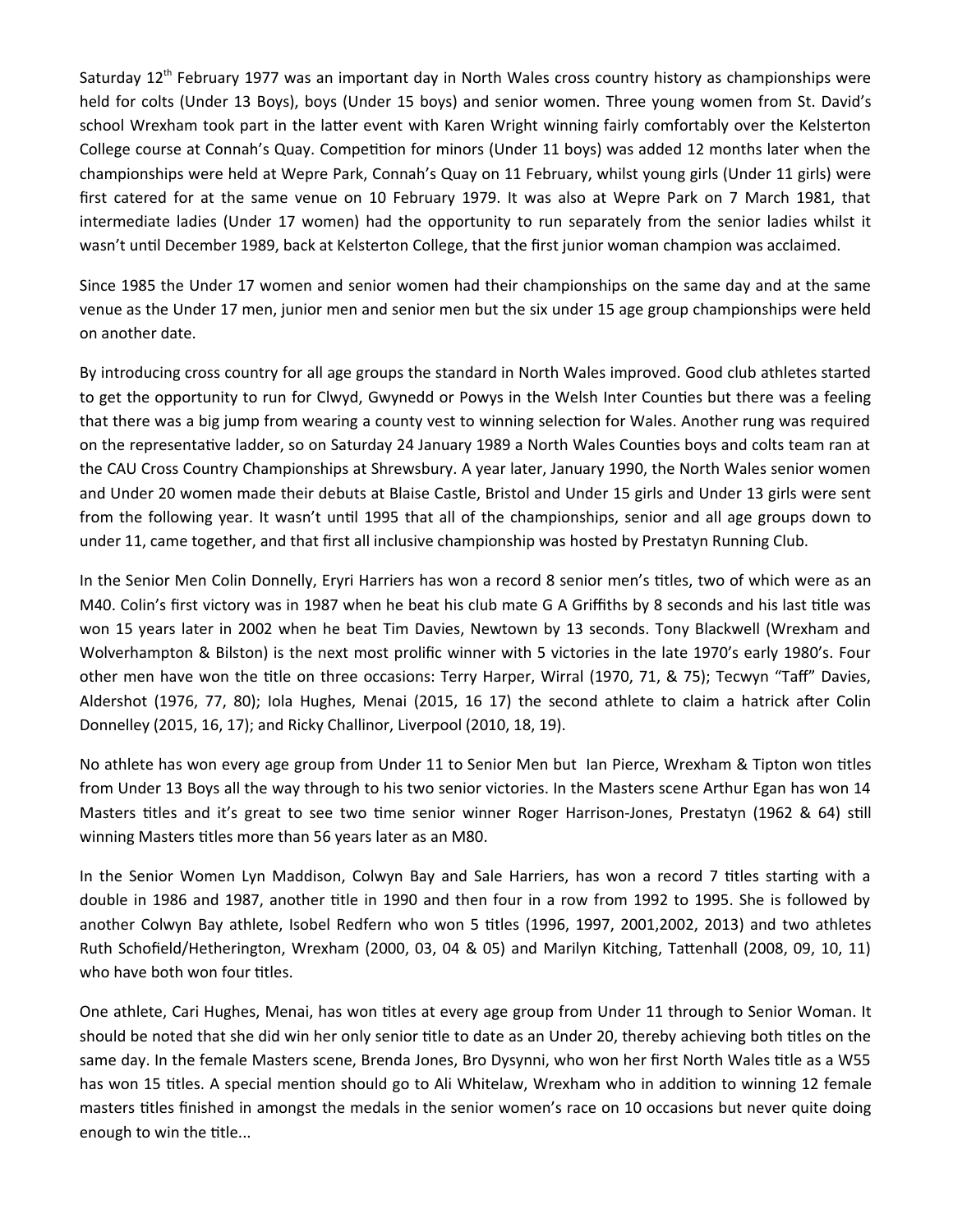As a result of a telephone conversation with Andrew Fox, a member of the Isle of Man AAA Executive committee but formerly member of Colwyn Bay AAC and Deeside AAC, an annual triangular cross country fixture between North Wales, Shropshire and the Isle of Man was introduced on Saturday 5 March 1988. The inaugural meeting was held at Moss Valley, Wrexham, with competition for senior men, senior women and to their delight male veterans. From 3-5 March 1989 North Wales embarked on its first ever 'foreign' trip enjoying a wonderful weekend in Douglas before moving to Bridgenorth in 1990.

Since the 1975-76 season, the North Wales Cross Country Association has been responsible for the North Wales Cross Country League which now provides competition on 5 Saturday afternoons every winter for youths, junior and senior women, senior men, and all male and female masters. Teams from all over North Wales area take part as well as clubs from Shropshire.

Below are list of champions, where known, from 1955 onwards. If you have any additions, or alterations, please let me know.

**Bernie Jones** [Bernie-jones@sky.com](mailto:Bernie-jones@sky.com)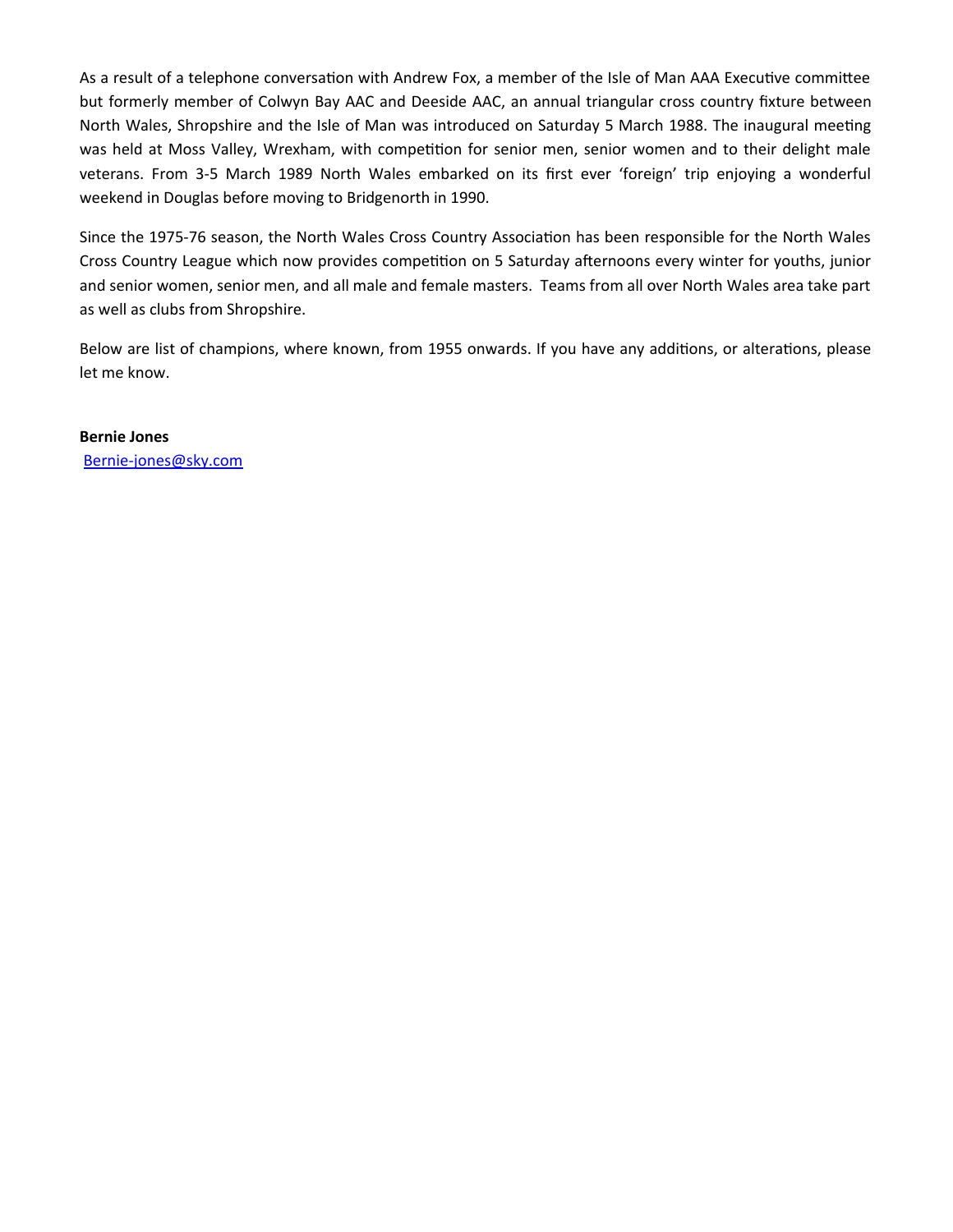|      | <b>SENIOR MEN</b>                      |                       |
|------|----------------------------------------|-----------------------|
| Year | <b>Individual</b>                      | <b>Team</b>           |
| 1955 | A F Bradford, Pioneer Corps            | ???                   |
| 1956 | I Roberts, Coventry Godiva             | ???                   |
| 1957 | A F Pumphrey, Coventry Godiva          | ???                   |
| 1958 | S Kippax, Rhyl                         | ???                   |
| 1959 | M Palmer, RAF Valley                   | ???                   |
| 1960 | A F Pumphrey, Coventry Godiva          | ???                   |
| 1961 | <b>B Waters, Wrexham AAC</b>           | ???                   |
| 1962 | R Harrison-Jones, Rhyl                 | ???                   |
| 1963 | T R Billington, Birchfield Harriers    | ???                   |
| 1964 | R Harrison-Jones, Rhyl                 | ???                   |
| 1965 | R Williams, Thames Valley Harriers     | ???                   |
| 1966 | A A Hodges, Newtown                    | ???                   |
| 1967 | T R Billington, Thames Valley Harriers | ???                   |
| 1968 | <b>NOT HELD</b>                        |                       |
| 1969 | R O Williams, Liverpool                | ???                   |
| 1970 | T Harper, Wirral AC                    | ???                   |
| 1971 | T Harper, Wirral AC                    | ???                   |
| 1972 | J Robertshaw, Cardiff Uni              | ???                   |
| 1973 | P Flatman, RAF Valley                  | ???                   |
| 1974 | J Robertshaw, Sale AC                  | ???                   |
| 1975 | T Harper, Wirral AC                    | ???                   |
| 1976 | T Davies, 7 Para Regiment              | ???                   |
| 1977 | T Davies, 7 Para Regiment              | ???                   |
| 1978 | A Blackwell, Wrexham AAC               | ???                   |
| 1979 | A Blackwell, Wrexham AAC               | ???                   |
| 1980 | T Davies, Aldershot                    | ???                   |
| 1981 | A Blackwell, Wrexham AAC               | ???                   |
| 1982 | A Blackwell, Wrexham AAC               | ???                   |
| 1983 | G Nixon, Wrexham AAC                   | ???                   |
| 1984 | A Blackwell, Wrexham AAC               | ???                   |
| 1985 | D Messum, Wolverhampton                | ???                   |
| 1986 | D Messum, Wolverhampton                | Wrexham AAC           |
| 1987 | <b>C Donnelly, Eryri Harriers</b>      | Wrexham AAC           |
| 1988 | I Hanson, Wrexham AAC                  | Wrexham AAC           |
| 1989 | <b>E Roberts, Eryri Harriers</b>       | Wrexham AAC           |
| 1990 | G Harvey, Wrexham AAC                  | Wrexham AAC           |
| 1991 | C Donnelly, Eryri Harriers             | Wrexham AAC           |
| 1992 | C Boulton, Wrexham AAC                 | Wrexham AAC           |
| 1993 | C Donnelly, Eryri Harriers             | <b>Eryri Harriers</b> |
| 1994 | C Donnelly, Eryri Harriers             | Wrexham AAC           |
| 1995 | C Jones, Eryri Harriers                | <b>Eryri Harriers</b> |
| 1996 | C Jones, Eryri Harriers                | <b>Eryri Harriers</b> |
| 1997 | I Pierce, Tipton Harriers              | Wrexham AAC           |
| 1998 | C Donnelly, Eryri Harriers             | <b>Eryri Harriers</b> |
| 1999 | C Donnelly, Eryri Harriers             | <b>Eryri Harriers</b> |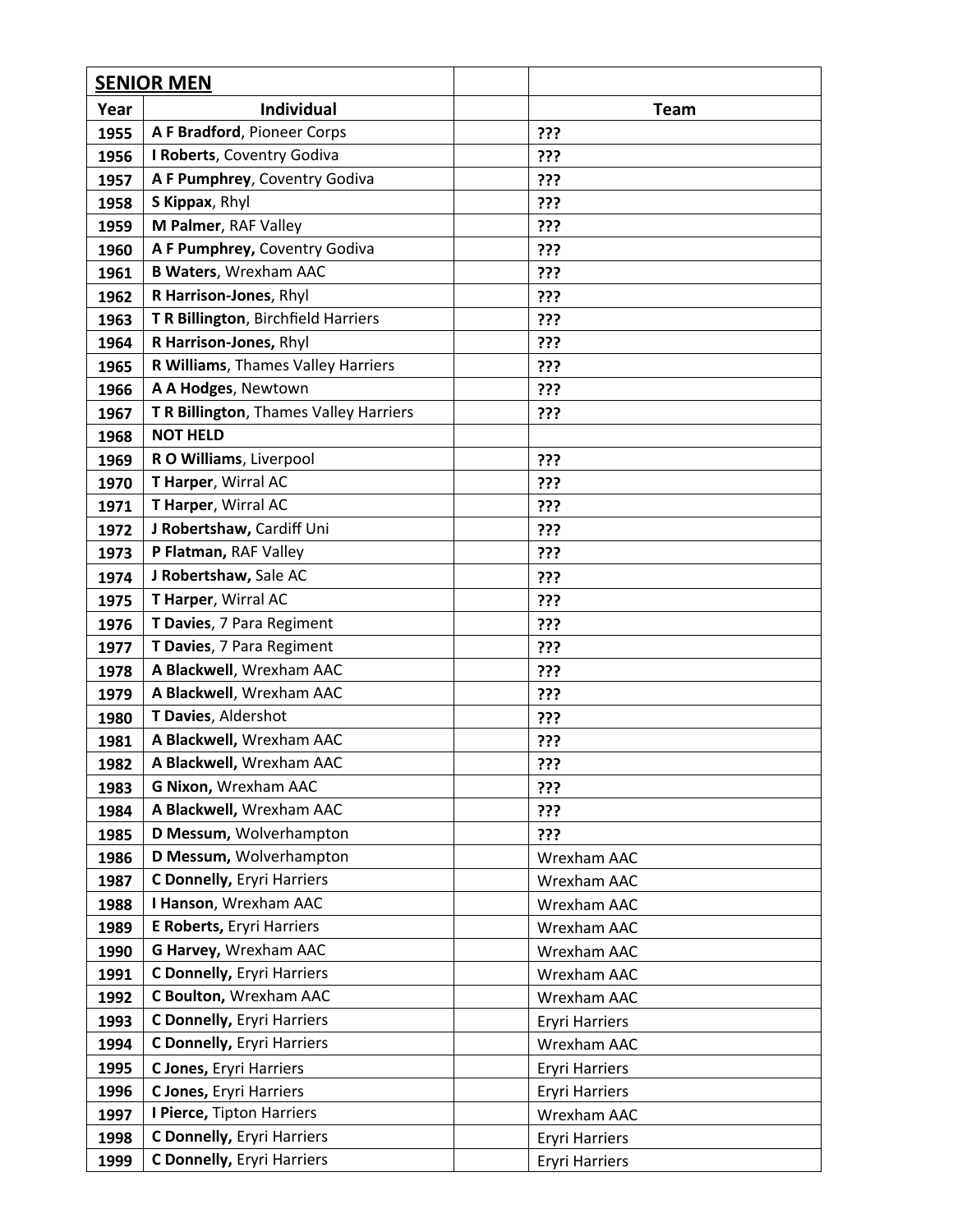| 2000 | C Donnelly, Eryri Harriers | <b>Eryri Harriers</b> |
|------|----------------------------|-----------------------|
| 2001 | I Pierce, Tipton Harriers  | <b>Eryri Harriers</b> |
| 2002 | C Donnelly, Eryri Harriers | Wrexham AAC           |
| 2003 | A Vaughan, Eryri Harriers  | <b>Eryri Harriers</b> |
| 2004 | L Northall, Wrexham AAC    | Wrexham AAC           |
| 2005 | S Henshaw, Deeside AC      | Wrexham AAC           |
| 2006 | T Davies, Maldwyn          | Wrexham AAC           |
| 2007 | A Vaughan, Eryri Harriers  | Wrexham AAC           |
| 2008 | C West, Buckley RC         | Abergele Harriers     |
| 2009 | D Rowlands, Wrexham AAC    | <b>Eryri Harriers</b> |
| 2010 | R Challinor, Liverpool     | Prestatyn RC          |
| 2011 | J Dixon, Abergele Harriers | <b>Eryri Harriers</b> |
| 2012 | J Mills, Cardiff AC        | <b>Eryri Harriers</b> |
| 2013 | J Mills, Cardiff AC        | Wrexham AAC           |
| 2014 | N Jones, Eryri Harriers    | <b>Eryri Harriers</b> |
| 2015 | I Hughes, Menai T&F        | <b>Eryri Harriers</b> |
| 2016 | I Hughes, Menai T&F        | <b>Buckley RC</b>     |
| 2017 | I Hughes, Menai T&F        | <b>Buckley RC</b>     |
| 2018 | R Challinor, Liverpool     | <b>Buckley RC</b>     |
| 2019 | R Challinor, Liverpool     | <b>Buckley RC</b>     |
| 2020 | R Davis, Wrexham AAC       | <b>Buckley RC</b>     |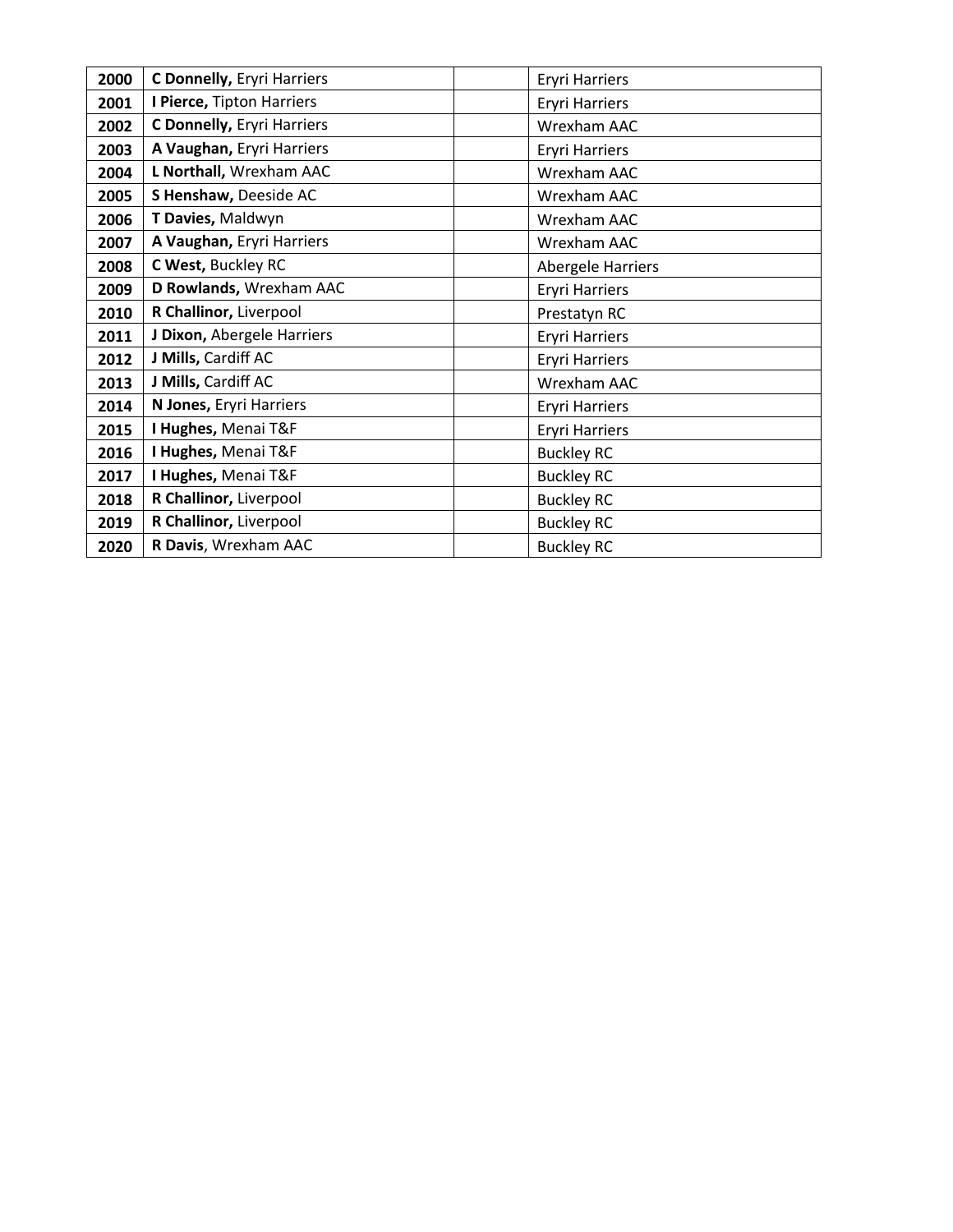|      | <b>SENIOR WOMEN</b>          |                       |
|------|------------------------------|-----------------------|
| Year | <b>Individual</b>            | <b>Team</b>           |
| 1977 | K Wright, St. David's School | ???                   |
| 1978 | C Cole, Deeside AC           | ???                   |
| 1979 | P Jones, Deeside AC          | ???                   |
| 1980 | <b>S Davies Deeside AC</b>   | ???                   |
| 1981 | <b>S Tooby Bangor Uni</b>    | ???                   |
| 1982 | <b>S Tooby Bangor Uni</b>    | ???                   |
| 1983 | T Williams, Colwyn Bay AC    | ???                   |
| 1984 | K Adams, Wrexham AAC         | ???                   |
| 1985 | A Carson, Eryri Harriers     | ???                   |
| 1986 | L Maddison, Colwyn Bay AC    | ???                   |
| 1987 | L Maddison, Colwyn Bay AC    | ???                   |
| 1988 | P Yale, Eryri Harriers       | ???                   |
| 1989 | E Hughes, Aberystwyth AC     | ???                   |
| 1990 | L Maddison, Sale Harriers    | ???                   |
| 1991 | E Hughes, Aberystwyth AC     | ???                   |
| 1992 | L Maddison, Sale Harriers    | ???                   |
| 1993 | L Maddison, Sale Harriers    | Wrexham AAC           |
| 1994 | L Maddison, Colwyn Bay       | Wrexham AAC           |
| 1995 | L Maddison, Colwyn Bay       | Wrexham AAC           |
| 1996 | I Redfern, Colwyn Bay AC     | Colwyn Bay AC         |
| 1997 | I Redfern, Colwyn Bay AC     | Wrexham AAC           |
| 1998 | T Williams, Eryri Harriers   | Wrexham AAC           |
| 1999 | E Davies, Deeside AC         | Wrexham AAC           |
| 2000 | R Schofield, Wrexham AAC     | Wrexham AAC           |
| 2001 | I Redfern, Colwyn Bay AC     | Wrexham AAC           |
| 2002 | I Redfern, Colwyn Bay AC     | Wrexham AAC           |
| 2003 | R Schofield, Wrexham AAC     | <b>Eryri Harriers</b> |
| 2004 | R Schofield, Wrexham AAC     | Wrexham AAC           |
| 2005 | R Hetherington, Wrexham      | Prestatyn RC          |
| 2006 | C Harney, Wrexham AAC        | Wrexham AAC           |
| 2007 | C Harney, Wrexham AAC        | Wrexham AAC           |
| 2008 | M Kitching, Tattenhall RC    | <b>Eryri Harriers</b> |
| 2009 | M Kitching, Tattenhall RC    | <b>Eryri Harriers</b> |
| 2010 | M Kitching, Tattenhall RC    | Denbigh Harriers      |
| 2011 | M Kitching, Tattenhall RC    | <b>Eryri Harriers</b> |
| 2012 | K Parry, Leeds               | <b>Eryri Harriers</b> |
| 2013 | I Redfern, Colwyn Bay AC     | Denbigh Harriers      |
| 2014 | G Outten Colwyn Bay AC       | Colwyn Bay AC         |
| 2015 | G Paletta, Wrexham AAC       | <b>Eryri Harriers</b> |
| 2016 | C Hughes, Menai T&F          | Denbigh Harriers      |
| 2017 | A Rowlands, Eryri Harriers   | <b>Eryri Harriers</b> |
| 2018 | A Bagnall, Prestatyn RC      | <b>Eryri Harriers</b> |
| 2019 | A Bagnall, Prestatyn RC      | <b>Eryri Harriers</b> |
| 2020 | M Owen, Deeside AC           | <b>Eryri Harriers</b> |
|      | <b>UNDER 20 MEN</b>          |                       |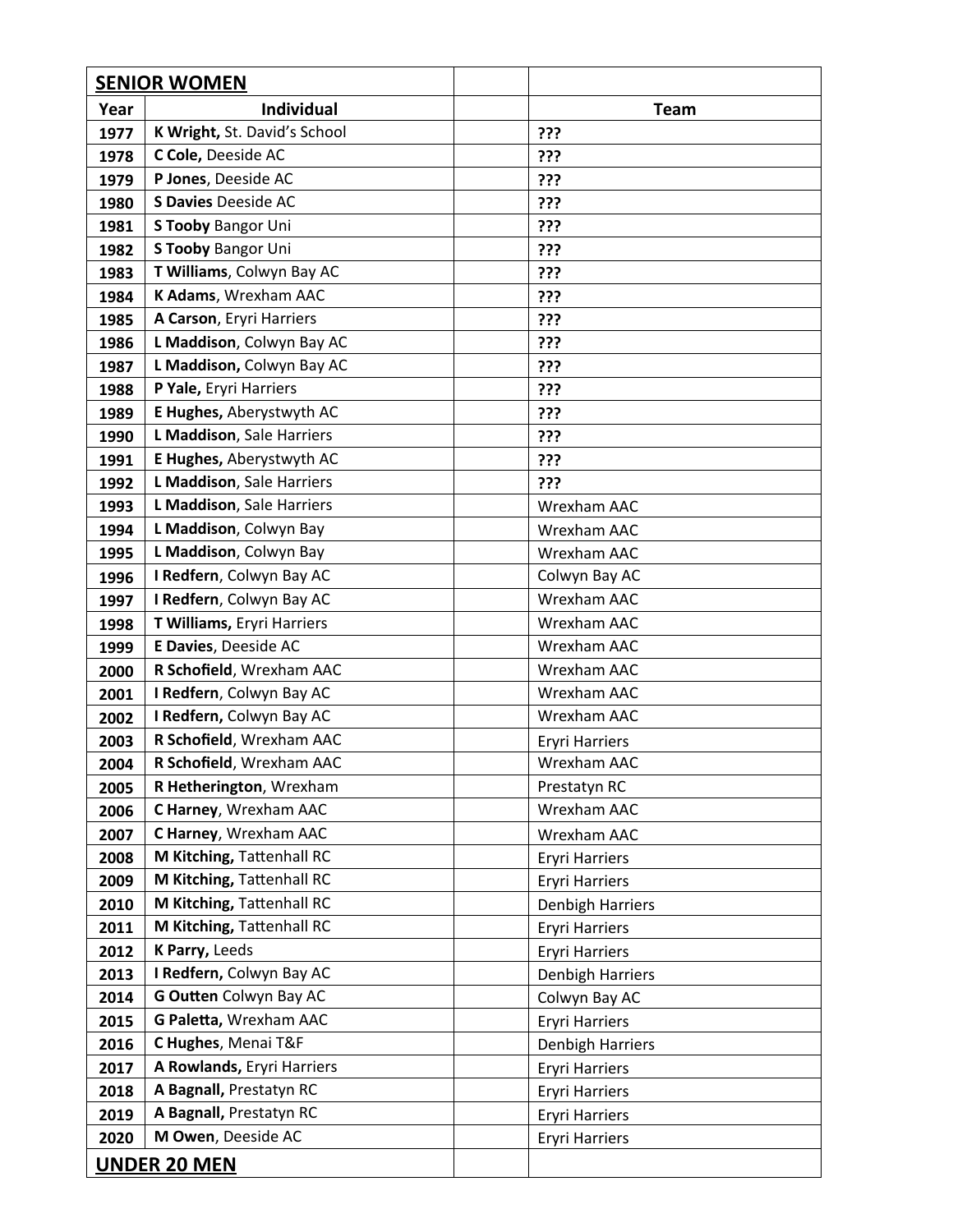| Year | <b>Individual</b>                     | <b>Team</b>           |
|------|---------------------------------------|-----------------------|
| 1972 | M Russell, Wrexham AAC                | NO COMPLETE TEAMS     |
| 1973 | M Russell, Wrexham AAC                | NO COMPLETE TEAMS     |
| 1974 | M Russell, Wrexham AAC                | NO COMPLETE TEAMS     |
| 1975 | M Ligema, Aberystwyth Uni             | NO COMPLETE TEAMS     |
| 1976 | M Ligema, Aberystwyth Uni             | NO COMPLETE TEAMS     |
| 1977 | Ll Roberts, Cardiff Uni               | NO COMPLETE TEAMS     |
| 1978 | D Carr, Army                          | NO COMPLETE TEAMS     |
| 1979 | S Holliwell, Bangor Uni               | NO COMPLETE TEAMS     |
| 1980 | T Wilcock, Deeside AC                 | NO COMPLETE TEAMS     |
| 1981 | T Wilcock, Deeside AC                 | NO COMPLETE TEAMS     |
| 1982 | J Messum, Deeside AC                  | NO COMPLETE TEAMS     |
| 1983 | <b>GA Griffiths, Wrexham AAC</b>      | NO COMPLETE TEAMS     |
| 1984 | C Kneale, Wrexham AAC                 | NO COMPLETE TEAMS     |
| 1985 | N Glynn, Newtown AC                   | NO COMPLETE TEAMS     |
| 1986 | S Shiels, Colwyn Bay AC               | Colwyn Bay AC         |
| 1987 | A Edge, Wrexham AAC                   | Wrexham AAC           |
| 1988 | A Neal, Wrexham AAC                   | Wrexham AAC           |
| 1989 | <b>B Huws, Eryri Harriers</b>         | Wrexham AAC           |
| 1990 | M Ward, Eryri Harriers                | NO COMPLETE TEAMS     |
| 1991 | N Emberton, Newtown AC                | NO COMPLETE TEAMS     |
| 1992 | C Jones, Eryri Harriers               | <b>Eryri Harriers</b> |
| 1993 | N Emberton, Newtown AC                | Newtown AC            |
| 1994 | C Jones, Eryri Harriers               | NO COMPLETE TEAMS     |
| 1995 | I Pierce, Wrexham AAC                 | NO COMPLETE TEAMS     |
| 1996 | C Bradshaw, Wrexham                   | NO COMPLETE TEAMS     |
| 1997 | T Davies, Newtown AC                  | NO COMPLETE TEAMS     |
| 1998 | <b>G Clowes, Prestatyn RC</b>         | NO COMPLETE TEAMS     |
| 1999 | A Vaughan, Eryri Harriers             | NO COMPLETE TEAMS     |
| 2000 | D Hughes, Wrexham AAC                 | NO COMPLETE TEAMS     |
| 2001 | D Hughes, Wrexham AAC                 | NO COMPLETE TEAMS     |
| 2002 | S Benson, Eryri Harriers              | NO COMPLETE TEAMS     |
| 2003 | D W Jones, Coleg Menai                | NO COMPLETE TEAMS     |
| 2004 | R Jones, Wrexham AAC                  | NO COMPLETE TEAMS     |
| 2005 | D Cheshire, Maldwyn                   | NO COMPLETE TEAMS     |
| 2006 | D Cheshire, Maldwyn                   | NO COMPLETE TEAMS     |
| 2007 | <b>S McCormick, Abergele Harriers</b> | NO COMPLETE TEAMS     |
| 2008 | R Challinor, Deeside AC               | NO COMPLETE TEAMS     |
| 2009 | D Mountford, Deeside AC               | Deeside AC            |
| 2010 | D Mountford, Deeside AC               | NO COMPLETE TEAMS     |
| 2011 | S Boyton, Deeside AC                  | NO COMPLETE TEAMS     |
| 2012 | J Roberts, Wrexham AAC                | NO COMPLETE TEAMS     |
| 2013 | N Jones, Colwyn Bay AC                | NO COMPLETE TEAMS     |
| 2014 | I Hughes, Menai T&F                   | NO COMPLETE TEAMS     |
| 2015 | O Roberts, Eryri Harriers             | NO COMPLETE TEAMS     |
| 2016 | <b>B Harrison, Prestayn RC</b>        | NO COMPLETE TEAMS     |
| 2017 | S Johnson, Colwyn Bay AC              | Prestatyn RC          |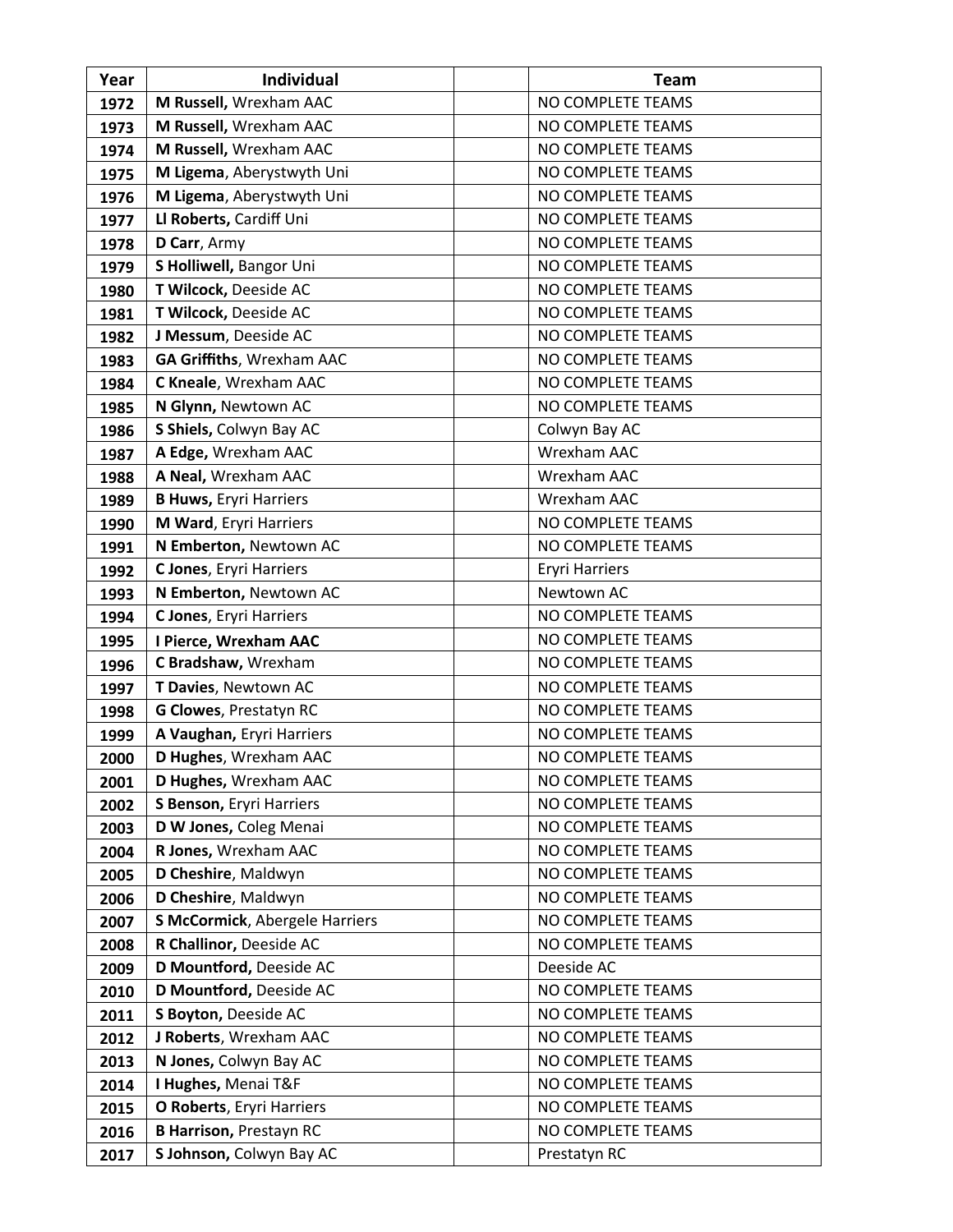| 2018 | <b>O Hibbert</b> , Deeside AC  | NO COMPLETE TEAMS |
|------|--------------------------------|-------------------|
| 2019 | <b>I Oldfield,</b> Wrexham AAC | NO COMPLETE TEAMS |
| 2020 | A Jones, Menai T&F             | NO COMPLETE TEAMS |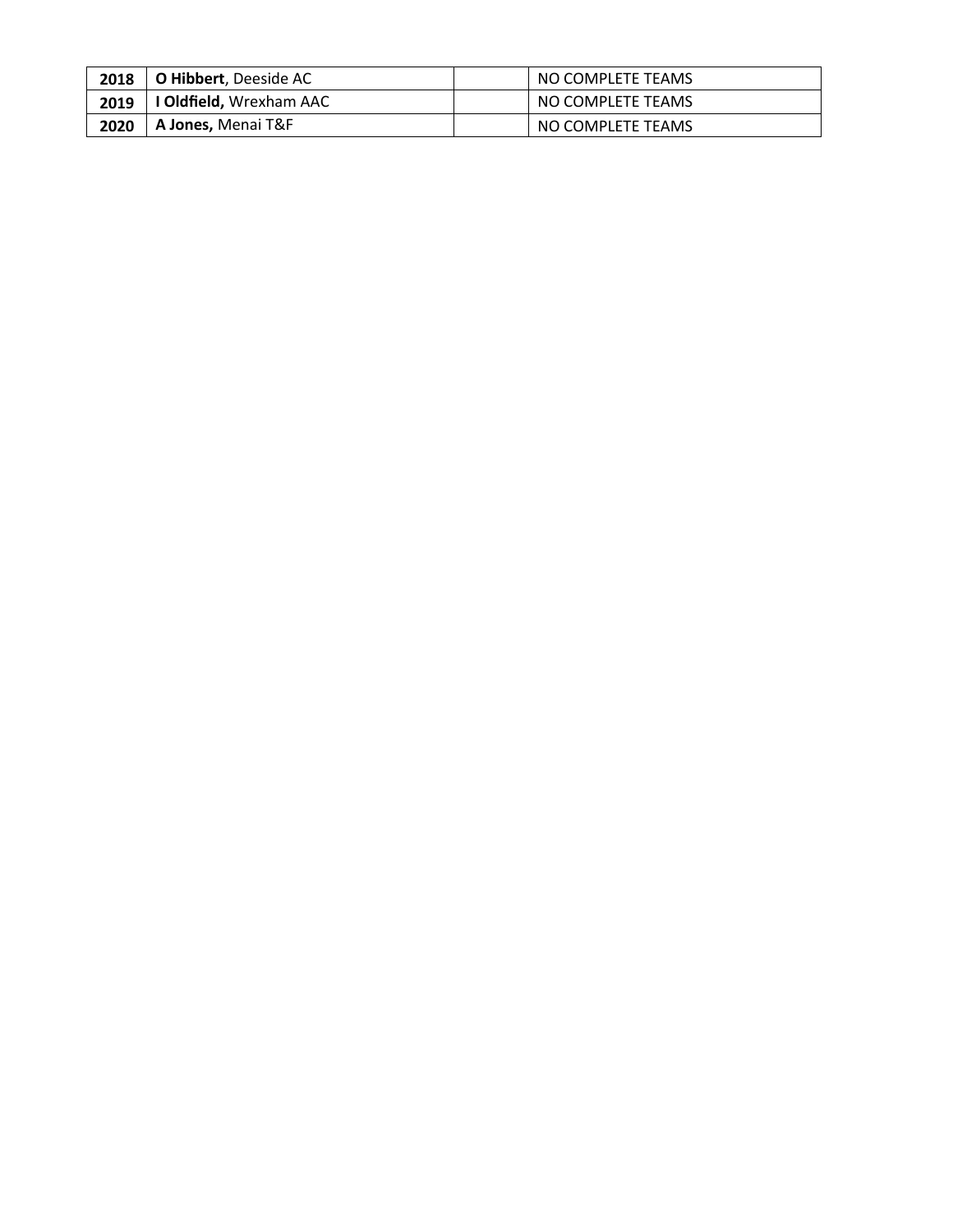| <b>UNDER 20 WOMEN</b> |                                     |                   |
|-----------------------|-------------------------------------|-------------------|
| Year                  | <b>Individual</b>                   | <b>Team</b>       |
| 1990                  | M O'Brien, Bangor Uni               | NO COMPLETE TEAMS |
| 1991                  | E Davies, Deeside AC                | NO COMPLETE TEAMS |
| 1992                  | C Edwards, Wrexham AAC              | NO COMPLETE TEAMS |
| 1993                  | I Redfern, Colwyn Bay AC            | NO COMPLETE TEAMS |
| 1994                  | <b>NO ENTRIES</b>                   | <b>NO ENTRIES</b> |
| 1995                  | <b>NO ENTRIES</b>                   | <b>NO ENTRIES</b> |
| 1996                  | <b>NO ENTRIES</b>                   | <b>NO ENTRIES</b> |
| 1997                  | C Wyn-Green, Ruthin School          | NO COMPLETE TEAMS |
| 1998                  | <b>NO ENTRIES</b>                   | <b>NO ENTRIES</b> |
| 1999                  | S Williams, Wrexham AAC             | NO COMPLETE TEAMS |
| 2000                  | J Maundrill, Deeside AC             | NO COMPLETE TEAMS |
| 2001                  | R White, Bangor Uni                 | NO COMPLETE TEAMS |
| 2002                  | <b>NO ENTRIES</b>                   | <b>NO ENTRIES</b> |
| 2003                  | T Williams, Cowell S A              | NO COMPLETE TEAMS |
| 2004                  | S McRobie, Menai T&F                | NO COMPLETE TEAMS |
| 2005                  | <b>NO ENTRIES</b>                   | <b>NO ENTRIES</b> |
| 2006                  | V Jones, Wrexham AAC                | NO COMPLETE TEAMS |
| 2007                  | <b>NO ENTRIES</b>                   | <b>NO ENTRIES</b> |
| 2008                  | G Paletta, Wrexham AAC              | NO COMPLETE TEAMS |
| 2009                  | A Darlington, Colwyn Bay AC         | NO COMPLETE TEAMS |
| 2010                  | G Paletta, Wrexham AAC              | NO COMPLETE TEAMS |
| 2011                  | A Oliver, Deeside AC                | NO COMPLETE TEAMS |
| 2012                  | S Livett, Menai T&F                 | NO COMPLETE TEAMS |
| 2013                  | G Outten, Colwyn Bay AC             | NO COMPLETE TEAMS |
| 2014                  | A Cheetham, Prestatyn RC            | NO COMPLETE TEAMS |
| 2015                  | <b>B Jenkinson</b> , Eryri Harriers | NO COMPLETE TEAMS |
| 2016                  | C Hughes, Menai T&F                 | NO COMPLETE TEAMS |
| 2017                  | R Kamink, Colwyn Bay AC             | NO COMPLETE TEAMS |
| 2018                  | R Kamink, Colwyn Bay AC             | NO COMPLETE TEAMS |
| 2019                  | H Roberts, Colwyn Bay AC            | NO COMPLETE TEAMS |
| 2020                  | M Owen, Deeside AC                  | NO COMPLETE TEAMS |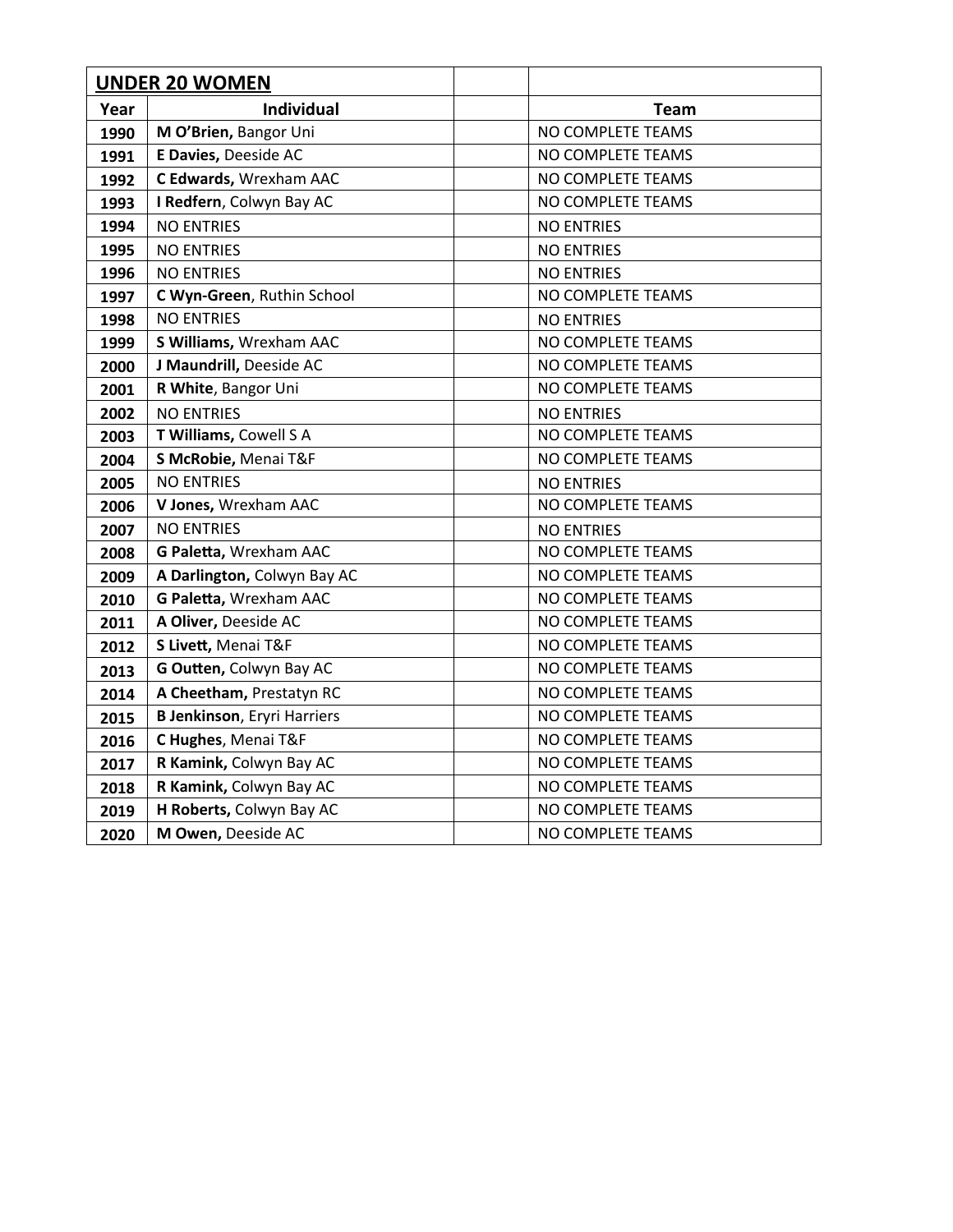|      | <b>UNDER 17 MEN</b>               |                              |
|------|-----------------------------------|------------------------------|
| Year | <b>Individual</b>                 | <b>Team</b>                  |
| 1974 | V Edwards, Wrexham AAC            | ???                          |
| 1975 | V Edwards, Wrexham AAC            | ???                          |
| 1976 | V Edwards, Wrexham AAC            | Wrexham AAC                  |
| 1977 | A Blackwell, Wrexham AAC          | Wrexham AAC                  |
| 1978 | D Tomlinson, Wrexham AAC          | ???                          |
| 1979 | J Messum, Deeside AC              | ???                          |
| 1980 | I Humphreys, Wrexham AAC          | ???                          |
| 1981 | <b>GA Griffiths, Wrexham AAC</b>  | ???                          |
| 1982 | A Ridgeway, Wrexham AAC           | ???                          |
| 1983 | C Kneale, Wrexham AAC             | ???                          |
| 1984 | N Glynn, Newtown AC               | ???                          |
| 1985 | A Edge, Wrexham AAC               | ???                          |
| 1986 | R Jones, Deeside AC               | Colwyn Bay AC                |
| 1987 | <b>B Huws, Eryri Harriers</b>     | <b>Eryri Harriers</b>        |
| 1988 | <b>B Huws, Eryri Harriers</b>     | Wrexham AAC                  |
| 1989 | N Emberton, Newtown AC            | NO COMPLETE TEAMS            |
| 1990 | N Emberton, Newtown AC            | NO COMPLETE TEAMS            |
| 1991 | C Jones, Eryri Harriers           | Colwyn Bay AC                |
| 1992 | J Peters, Newtown AC              | Wrexham AAC                  |
| 1993 | I Pierce, Wrexham AAC             | Wrexham AAC                  |
| 1994 | I Williams, Wrexham AAC           | NO COMPLETE TEAMS            |
| 1995 | A Vaughan, Eryri Harriers         | Deeside AC                   |
| 1996 | C Lundy, Wrexham AAC              | Wrexham AAC                  |
| 1997 | A Davies, Newtown AC              | NO COMPLETE TEAMS            |
| 1998 | D Hughes, Wrexham AAC             | NO COMPLETE TEAMS            |
| 1999 | C Pierce, Eryri Harriers          | NO COMPLETE TEAMS            |
| 2000 | N Jones, Colwyn Bay AC            | <b>Eryri Harriers</b>        |
| 2001 | L Northall, Wrexham AAC           | <b>Eryri Harriers</b>        |
| 2002 | L Northall, Wrexham AAC           | Wrexham AAC                  |
| 2003 | <b>B Owen, John Bright School</b> | Ysgol John Bright, Llandudno |
| 2004 | N Northall, Wrexham               | Wrexham AAC                  |
| 2005 | J Mills, Wrexham AAC              | NO COMPLETE TEAMS            |
| 2006 | H Jones, Colwyn Bay               | NO COMPLETE TEAMS            |
| 2007 | R Challinor, Deeside AC           | Deeside AC                   |
| 2008 | A Banks, Deeside AC               | Menai T&F                    |
| 2009 | P Goggins, Deeside AC             | NO COMPLETE TEAMS            |
| 2010 | J Roberts, Wrexham AAC            | NO COMPLETE TEAMS            |
| 2011 | N Jones, Colwyn Bay AC            | NO COMPLETE TEAMS            |
| 2012 | N Jones, Colwyn Bay AC            | NO COMPLETE TEAMS            |
| 2013 | I Hughes, Menai T&F               | NO COMPLETE TEAMS            |
| 2014 | T Henry, Deeside AC               | NO COMPLETE TEAMS            |
| 2015 | C Smith, Wrexham AAC              | Wrexham AAC                  |
| 2016 | J Crutchley, Maldwyn              | Menai T&F                    |
| 2017 | O Barberesi, Menai T&F            | NO COMPLETE TEAM             |
| 2018 | C Owen, Maldwyn                   | NO COMPLETE TEAM             |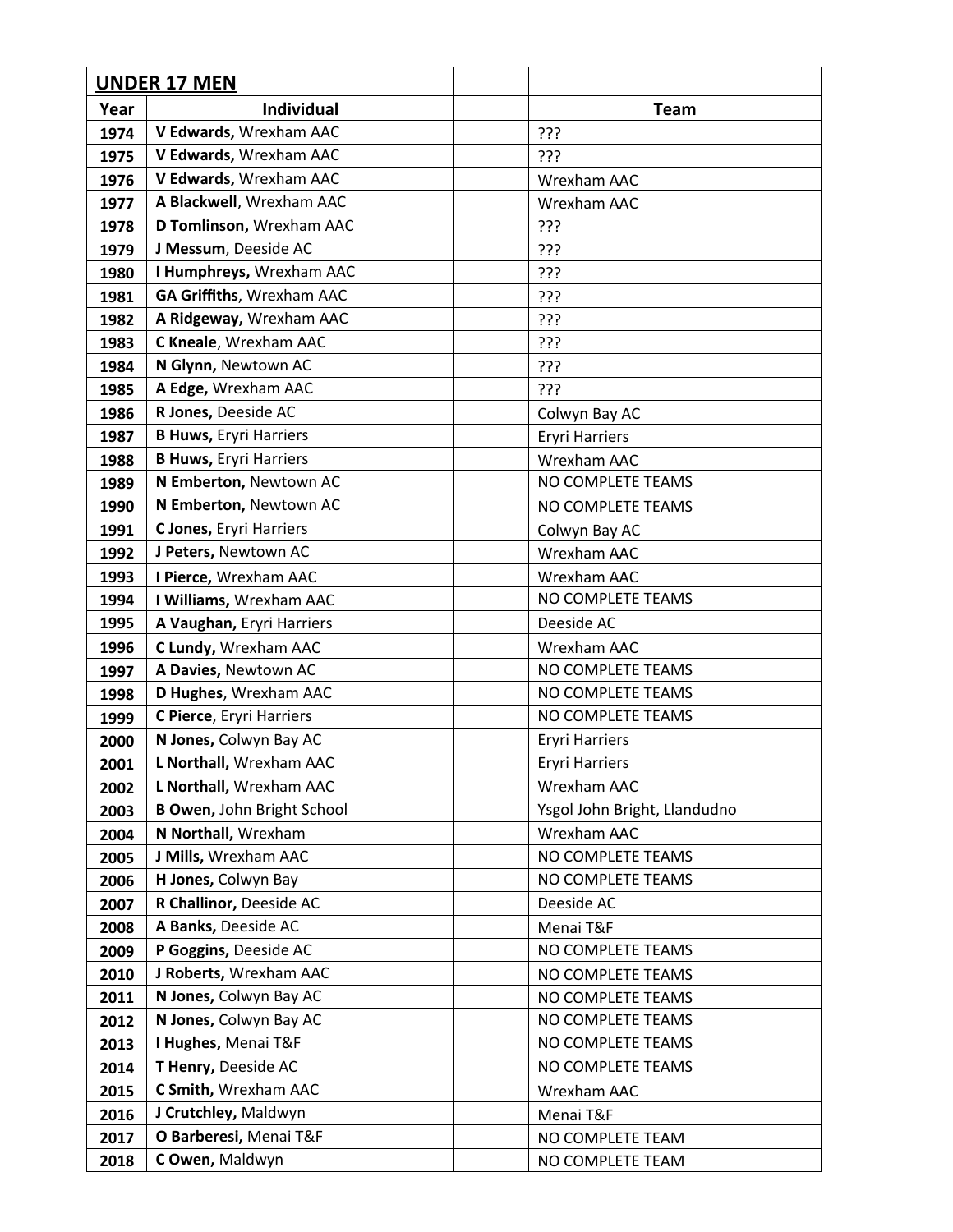| 2019 | O Perrin, Menai T&F | NO COMPLETE TEAM |
|------|---------------------|------------------|
| 2020 | J Davies, Derby     | Deeside AC       |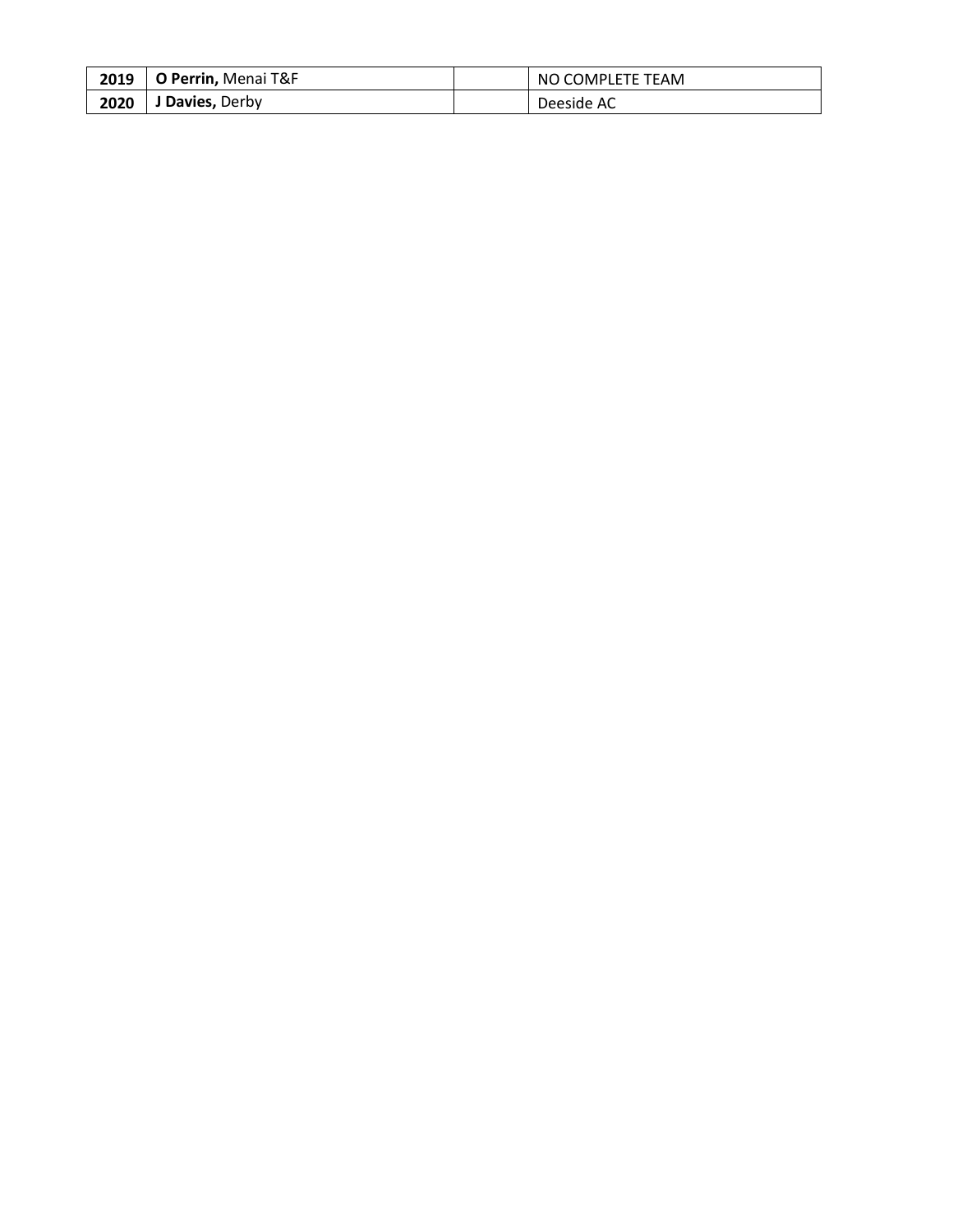| <b>UNDER 17 WOMEN</b> |                               |                   |
|-----------------------|-------------------------------|-------------------|
| Year                  | <b>Individual</b>             | <b>Team</b>       |
| 1981                  | N Charlton, Sale Harriers     | ???               |
| 1982                  | K Adams, Wrexham AAC          | ???               |
| 1983                  | L Maddison, Colwyn Bay AC     | ???               |
| 1984                  | L Maddison, Colwyn Bay AC     | ???               |
| 1985                  | S McCall, Crewe               | ???               |
| 1986                  | D Samuels, Wrexham AAC        | NO COMPLETE TEAM  |
| 1987                  | N Lucas, Deeside AC           | NO COMPLETE TEAM  |
| 1988                  | K Barraclough, Colwyn Bay AC  | NO COMPLETE TEAM  |
| 1989                  | I Redfern, Colwyn Bay AC      | NO COMPLETE TEAM  |
| 1990                  | C Schofield, Wrexham AAC      | Colwyn Bay AC     |
| 1991                  | C Schofield, Wrexham AAC      | NO COMPLETE TEAM  |
| 1992                  | C Morgan, Wrexham AAC         | Wrexham AAC       |
| 1993                  | C Morgan, Wrexham AAC         | Wrexham AAC       |
| 1994                  | J Lang, Colwyn Bay            | NO COMPLETE TEAM  |
| 1995                  | <b>B Castle, Prestatyn RC</b> | Prestatyn RC      |
| 1996                  | C Wynne-Green, Ruthin School  | NO COMPLETE TEAM  |
| 1997                  | S Omed, Eryri Harriers        | NO COMPLETE TEAM  |
| 1998                  | L Scott, Brecon               | NO COMPLETE TEAM  |
| 1999                  | J Maundrill, Deeside AC       | NO COMPLETE TEAM  |
| 2000                  | S Wallbank, Wrexham AAC       | Wrexham AAC       |
| 2001                  | K Edmonson, Deeside AC        | NO COMPLETE TEAM  |
| 2002                  | S McRobie, Menai T&F          | NO COMPLETE TEAM  |
| 2003                  | S McRobie, Menai T&F          | Wrexham AAC       |
| 2004                  | C Harris, Wrexham AAC         | Wrexham AAC       |
| 2005                  | D Williams, Menai T&F         | Wrexham AAC       |
| 2006                  | A Griffiths, Menai T& F       | Wrexham AAC       |
| 2007                  | H Daly, Deeside AC            | NO COMPLETE TEAM  |
| 2008                  | L Embleton, Colwyn Bay AC     | NO COMPLETE TEAM  |
| 2009                  | D Darlington, Colwyn Bay AC   | NO COMPLETE TEAM  |
| 2010                  | A Oliver, Colwyn Bay AC       | NO COMPLETE TEAM  |
| 2011                  | S Livett, Menai T&F           | NO COMPLETE TEAMS |
| 2012                  | G Outten, Colwyn Bay AC       | NO COMPLETE TEAMS |
| 2013                  | A Cawthra, Maldwyn            | NO COMPLETE TEAMS |
| 2014                  | L Davis, Deeside AC           | NO COMPLETE TEAMS |
| 2015                  | C Hughes, Menai T&F           | NO COMPLETE TEAMS |
| 2016                  | E Roberts, Menai T&F          | NO COMPLETE TEAMS |
| 2017                  | M Owen, Deeside AC            | NO COMPLETE TEAMS |
| 2018                  | H Roberts, Colwyn Bay AC      | Colwyn Bay AC     |
| 2019                  | M Roberts, Deeside AC         | Deeside AC        |
| 2020                  | S Jones, Menai T&F            | Deeside AC        |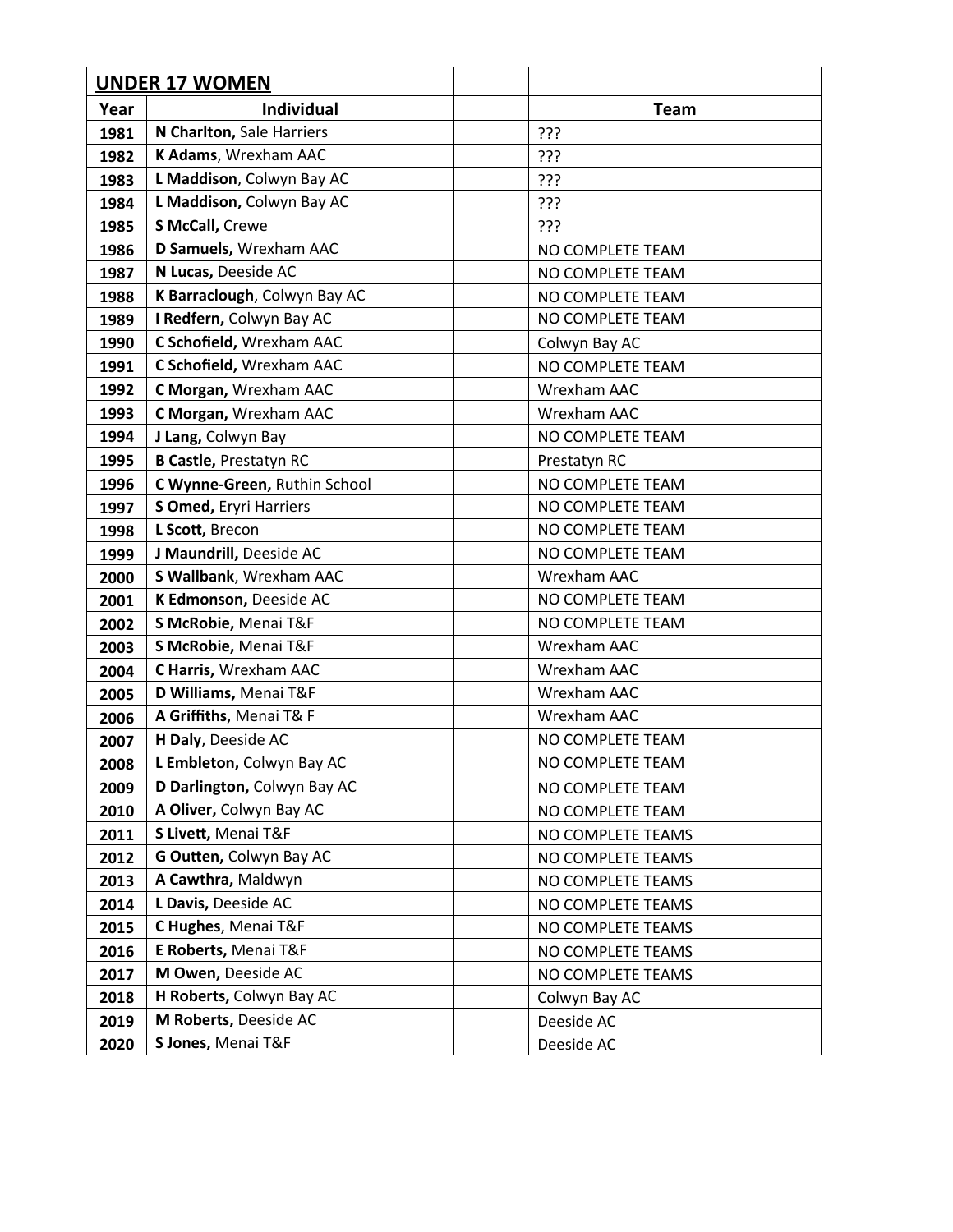|              | <b>UNDER 15 BOYS</b>                            |                                                  |
|--------------|-------------------------------------------------|--------------------------------------------------|
| Year         | <b>Individual</b>                               | Team                                             |
| 1977         | J Messum, Deeside                               | ???                                              |
| 1978         | N C Jones, Deeside                              | ???                                              |
| 1979         | T Wylie North Powys                             | ???                                              |
| 1980         | S Evans, Wrexham                                | ???                                              |
| 1981         | A Ridgeway, Wrexham                             | ???                                              |
| 1982         | G Davies, Wrexham                               | ???                                              |
| 1983         | N Bebington, Colwyn Bay                         | ???                                              |
| 1984         | A Edge, Wrexham                                 | ???                                              |
| 1985         | P Wells, Colwyn Bay                             | ???                                              |
| 1986         | P Grant, Eryri Harriers                         | ???                                              |
| 1987         | M Smith, Deeside                                | Deeside AC                                       |
| 1988         | N Emberton, Newtown AC                          | Colwyn Bay AC                                    |
| 1989         | C Jones, Eryri Harriers                         | Colwyn Bay AC                                    |
| 1990         | R Brown, Newtown AC                             | Colwyn Bay AC                                    |
| 1991         | I Pierce, Wrexham                               | Wrexham AAC                                      |
| 1992         | A McClean, Eryri Harriers                       | Wrexham AAC                                      |
| 1993         | A Vaughan, Eryri Harriers                       | Deeside AC                                       |
| 1994         | A Vaughan, Eryri Harriers                       | Deeside AC                                       |
| 1995         | A Davies, Newtown AC                            | Colwyn Bay AC                                    |
| 1996         | D Hughes, Wrexham AAC                           | NO COMPLETE TEAM                                 |
| 1997         | C Pierce, Eryri Harriers                        | NO COMPLETE TEAM                                 |
| 1998         | C Pierce, Eryri Harriers                        | Ysgol Dinas Bran, Llangollen                     |
| 1999         | Ll Pierce, Eryri Harriers                       | NO COMPLETE TEAM                                 |
| 2000         | L Northall, Wrexham                             | Wrexham AAC                                      |
| 2001         | M Vale, Wrexham                                 | Wrexham AAC                                      |
| 2002         | J Powell, Dinas Bran                            | <b>Wrexham AAC</b>                               |
| 2003         | N Northall, Wrexham                             | Ysgol John Bright, Llandudno                     |
| 2004         | H Jones, Colwyn Bay                             | Colwyn Bay AC                                    |
| 2005         | S Roberts, Colwyn Bay<br>R Bennett, Wrexham AAC | Menai T&F                                        |
| 2006         | C Hulson, Deeside AAC                           | Deeside AC<br>Menai T&F                          |
| 2007<br>2008 | J Wright, Deeside                               |                                                  |
| 2009         | T Earley, Colwyn Bay                            | Ysgol Dinas Bran, Llangollen<br>NO COMPLETE TEAM |
| 2010         | T Earley, Colwyn Bay                            | Colwyn Bay AC                                    |
| 2011         | I Hughes, Menai T&F                             | Deeside AC                                       |
| 2012         | I Hughes, Menai T&F                             | Menai T&F                                        |
| 2013         | C Smith, Wrexham                                | NO COMPLETE TEAMS                                |
| 2014         | M Willis, Wrexham                               | NO COMPLETE TEAMS                                |
| 2015         | O Barberesi, Menai T&F                          | Menai T&F                                        |
| 2016         | E Ackroyd, Deeside                              | NO COMPLETE TEAM                                 |
| 2017         | M Spill, Menai T&F                              | Menai T&F                                        |
| 2018         | O Perrin, Menai T&F                             | Menai T&F                                        |
| 2019         | O Jones, Maldwyn                                | Deeside AC                                       |
| 2020         | M L Thomas, Menai T&F                           | Maldwyn Harriers                                 |
|              | <b>UNDER 15 GIRLS</b>                           |                                                  |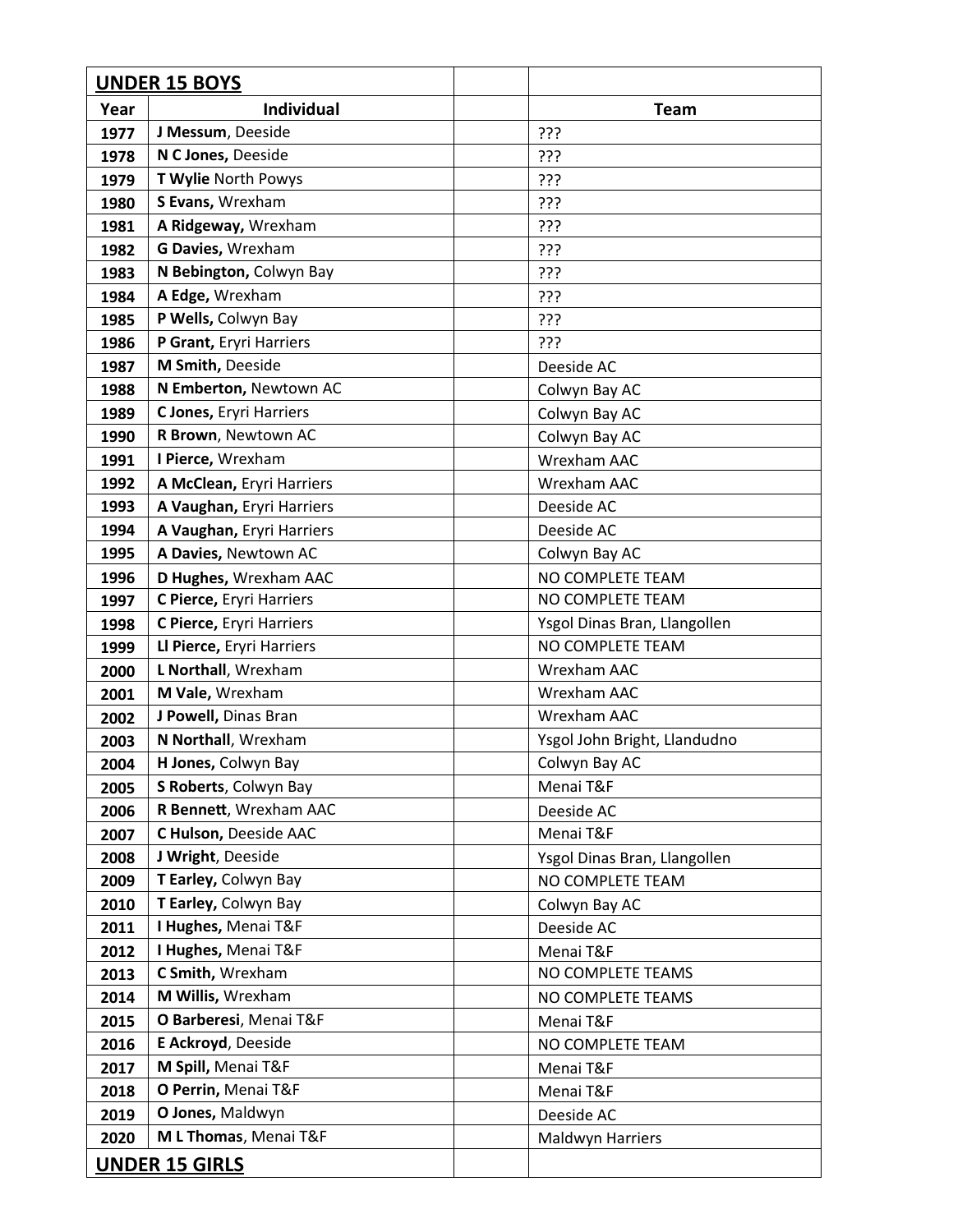| Year                 | <b>Individual</b>             | <b>Team</b>                 |
|----------------------|-------------------------------|-----------------------------|
| 1977                 | S Davies, Deeside AC          | ???                         |
| 1978                 | S Davies, Deeside AC          | ???                         |
| 1979                 | C Davies, Deeside AC          | ???                         |
| 1980                 | N Charlton, Deeside AC        | ???                         |
| 1981                 | J Kirk, Hawardian HS          | ???                         |
| 1982                 | S Key, Wrexham AAC            | ???                         |
| 1983                 | P Yale, Eryri Harriers        | ???                         |
| 1984                 | P Yale, Eryri Harriers        | ???                         |
| 1985                 | C Jones, Eryri Harriers       | ???                         |
| 1986                 | K Barraclough, Colwyn Bay AC  | ???                         |
| 1987                 | V Jones, Wrexham AAC          | Newtown AC                  |
| 1988                 | C Schofield, Wrexham AAC      | Colwyn Bay AC               |
| 1989                 | C Schofield, Wrexham AAC      | Wrexham AAC                 |
| 1990                 | C Edwards, Wrexham AAC        | Wrexham AAC                 |
| 1991                 | C Morgan, Newtown AC          | Wrexham AAC                 |
| 1992                 | A Jones, Wrexham              | Wrexham AAC                 |
| 1993                 | Z Parry, Colwyn Bay           | Colwyn Bay AC               |
| 1994                 | S Omed, Eryri Harriers        | St. David's School, Wrexham |
| 1995                 | S Omed, Eryri Harriers        | Deeside AC                  |
| 1996                 | S Williams, Wrexham AAC       | NO COMPLETE TEAM            |
| 1997                 | L Scott, Brecon               | Wrexham AAC                 |
| 1998                 | S Wallbank, Wrexham AAC       | NO COMPLETE TEAM            |
| 1999                 | S Wallbank, Wrexham AAC       | NO COMPLETE TEAM            |
| 2000                 | F Harding, Wrexham AAC        | Wrexham AAC                 |
| 2001                 | S Dallimore, Bro Dysynni      | Wrexham AAC                 |
| 2002                 | A Holloway, Menai T&F         | Wrexham AAC                 |
| 2003                 | L Brighouse, Colwyn Bay AC    | Menai T&F                   |
| 2004                 | G Paletta, Wrexham            | Wrexham AAC                 |
| 2005                 | R Nuttall, Liverpool          | Deeside AC                  |
| 2006                 | E Wright, Wrexham AAC         | NO COMPLETE TEAM            |
| 2007                 | A Oliver, Deeside AC          | NO COMPLETE TEAM            |
| 2008                 | A Oliver, Colwyn Bay AC       | Menai T&F                   |
| 2009                 | L Owen, Maldwyn Harriers      | NO COMPLETE TEAM            |
| 2010                 | K Roberts, Deeside AC         | Deeside AC                  |
| 2011                 | A Cawthra, Maldwyn Harriers   | NO COMPLETE TEAM            |
| 2012                 | A Cawthra, Maldwyn Harriers   | Maldwyn Harriers            |
| 2013                 | C Hughes, Menai T&F           | Menai T&F                   |
| 2014                 | C Hughes, Menai T&F           | Menai T&F                   |
| 2015                 | H Roberts, Colwyn Bay AC      | Menai T&F                   |
| 2016                 | M Roberts, Deeside AC         | Menai T&F                   |
| 2017                 | M Roberts, Deeside AC         | Deeside AC                  |
| 2018                 | S Cordiner, Wrexham AAC       | Deeside AC                  |
| 2019                 | S Jones, Menai T&F            | Deeside AC                  |
| 2020                 | M Griffiths, Maldwyn Harriers | Deeside AC                  |
| <b>UNDER 13 BOYS</b> |                               |                             |
| Year                 | <b>Individual</b>             | <b>Team</b>                 |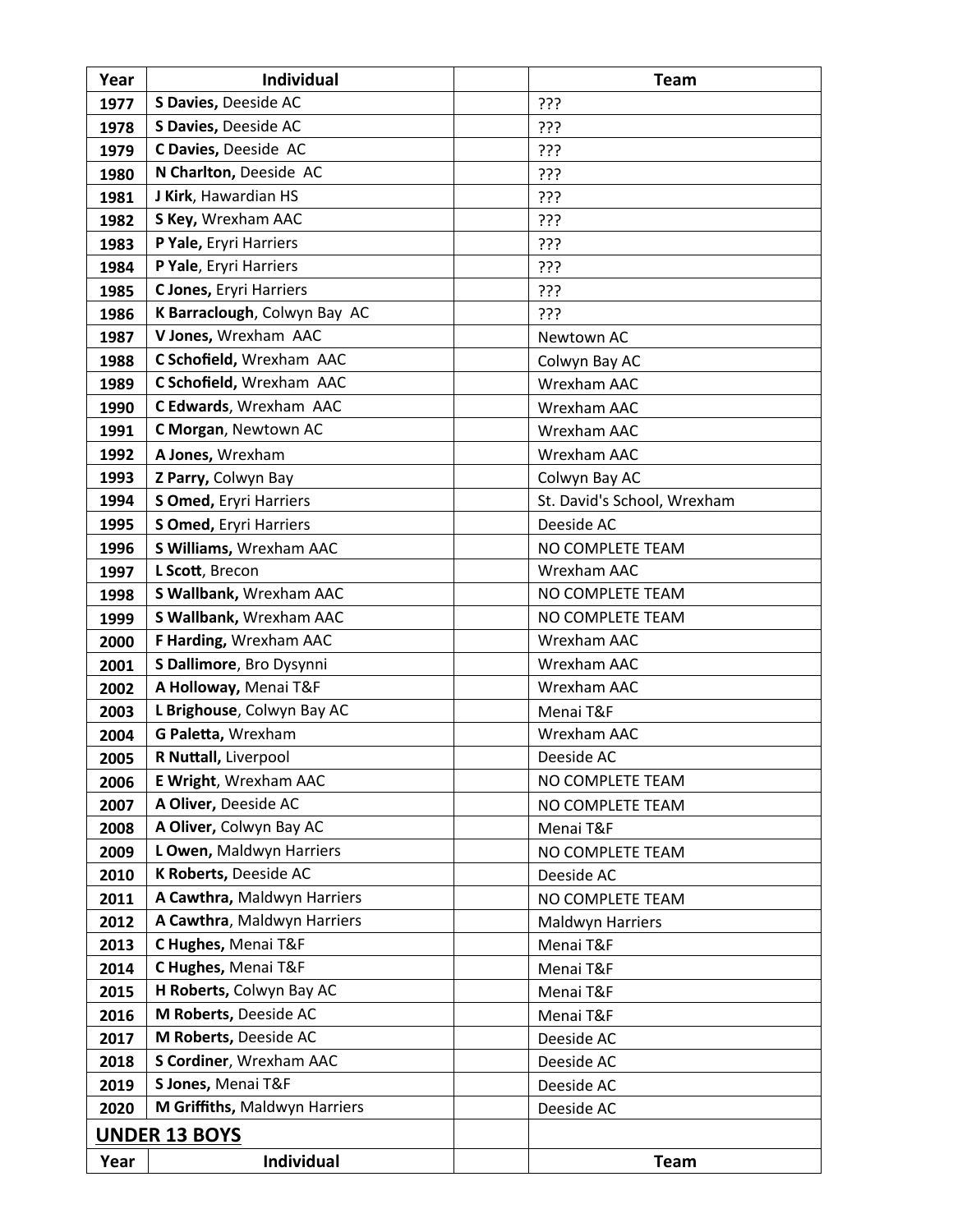| 1977                  | R Smith, Grove Park School          | ???                           |
|-----------------------|-------------------------------------|-------------------------------|
| 1978                  | C Jones, St David's School          | ???                           |
| 1979                  | N Jones, Denbigh HS                 | ???                           |
| 1980                  | <b>G Ellis, Eryri Harriers</b>      | ???                           |
| 1981                  | N Key, Wrexham AAC                  | ???                           |
| 1982                  | N Key, Wrexham AAC                  | ???                           |
| 1983                  | <b>D Ll Roberts, Eryri Harriers</b> | ???                           |
| 1984                  | P Prydderch, Eryri Harriers         | ???                           |
| 1985                  | I Kneale, Wrexham AAC               | ???                           |
| 1986                  | J Kidd, Deeside AC                  | ???                           |
| 1987                  | D Thomas, Colwyn Bay AC             | Colwyn Bay AC                 |
| 1988                  | I Oliver, Colwyn Bay AC             | Newtown AC                    |
| 1989                  | I Pierce, Wrexham AAC               | Wrexham AAC                   |
| 1990                  | P Wilshaw, Wrexham AAC              | Wrexham AAC                   |
| 1991                  | I Williams Wrexham AAC              | Colwyn Bay AC                 |
| 1992                  | M Russell, Colwyn Bay               | Deeside AC                    |
| 1993                  | A Davies, Newtown AC                | Colwyn Bay AC                 |
| 1994                  | M Bodden, Colwyn Bay                | Colwyn Bay AC                 |
| 1995                  | C Prior, Deeside AC                 | Prestatyn RC                  |
| 1996                  | C Pierce, Eryri Harriers            | <b>Eryri Harriers</b>         |
| 1997                  | N Jones, Eirias Park School         | Dinas Bran School, Llangollen |
| 1998                  | L Northall, Wrexham AAC             | Wrexham AAC                   |
| 1999                  | Ll Davies, Wrexham AAC              | Ysgol Dinas Bran              |
| 2000                  | N Northall, Wrexham AAC             | Colwyn Bay AC                 |
| 2001                  | J Mills, Wrexham AAC                | Ysgol Dinas Bran              |
| 2002                  | D Benson, Menai T&F                 | NO COMPLETE TEAM              |
| 2003                  | S J Roberts, John Bright School     | Wrexham AAC                   |
| 2004                  | D Bright, Ysgol Friars              | Wrexham AAC                   |
| 2005                  | O Roberts, Abergele                 | Wrexham AAC                   |
| 2006                  | H Bennett, Wrexham AAC              | Deeside AC                    |
| 2007                  | J Wynne, Wrexham AAC                | NO COMPLETE TEAM              |
| 2008                  | T Earley, Colwyn Bay AC             | Deeside AC                    |
| 2009                  | R Evans, Deeside AC                 | NO COMPLETE TEAM              |
| 2010                  | J Spill, Menai T&F                  | Deeside AC                    |
| 2011                  | J Spill, Menai T&F                  | Menai T&F                     |
| 2012                  | J Crutchley, Menai T&F              | Colwyn Bay                    |
| 2013                  | J Crutchley, Menai T&F              | Menai T&F                     |
| 2014                  | S Jones, Menai T&F                  | Menai T&F                     |
| 2015                  | O Perrin, Menai T&F                 | Deeside AC                    |
| 2016                  | O Perrin, Menai T&F                 | Menai T&F                     |
| 2017                  | M Anthony, Deeside AC               | Deeside AC                    |
| 2018                  | T Harper Lloyd, Menai T&F           | Menai T&F                     |
| 2019                  | C Morgan, Maldwyn Harriers          | Menai T&F                     |
| 2020                  | J Welsh, Deeside AC                 | Deeside AC                    |
| <b>UNDER 13 GIRLS</b> |                                     |                               |
| Year                  | <b>Individual</b>                   | <b>Team</b>                   |
| 1978                  | D McLean, Deeside AC                | ???                           |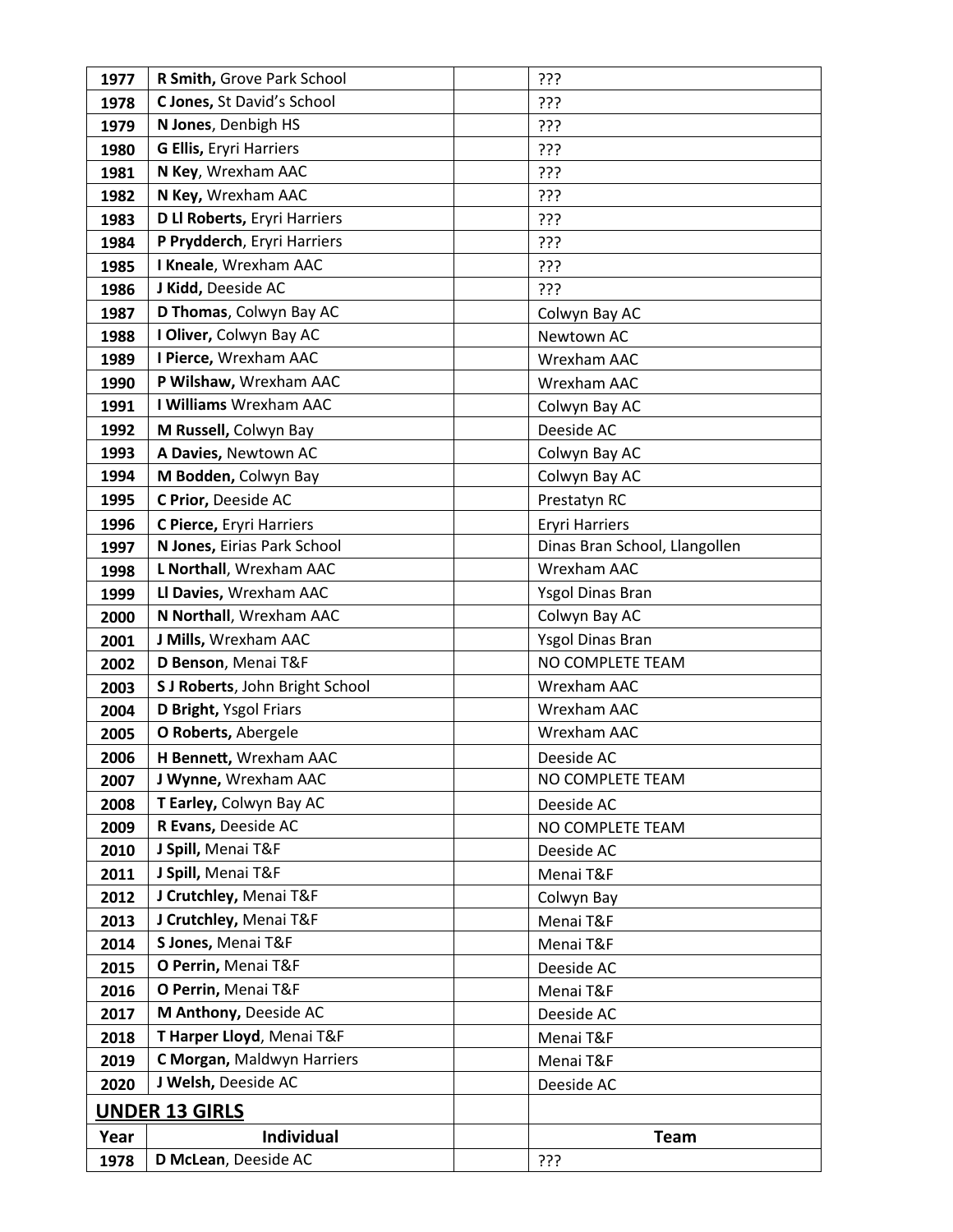| 1979 | E Smallman, Deeside AC            | ???                   |
|------|-----------------------------------|-----------------------|
| 1980 | S Key, Wrexham AAC                | ???                   |
| 1981 | J Traynor, Deeside AC             | ???                   |
| 1982 | D Samuels, Wrexham AAC            | ???                   |
| 1983 | A Wale, Wrexham AAC               | ???                   |
| 1984 | D Hoban, Newtown AC               | ???                   |
| 1985 | W Jones, Newtown AC               | ???                   |
| 1986 | J Bradley, Newtown AC             | ???                   |
| 1987 | C Edwards, Wrexham AAC            | Wrexham AAC           |
| 1988 | A Rowbotham, Colwyn Bay AC        | Colwyn Bay AC         |
| 1989 | A Rowbotham, Colwyn Bay AC        | Wrexham AAC           |
| 1990 | A Jones, Wrexham AAC              | Wrexham AAC           |
| 1991 | L Allun, Oswestry Olympians       | Colwyn Bay AC         |
| 1992 | S Omed, Eryri Harriers            | Colwyn Bay AC         |
| 1993 | S Omed, Eryri Harriers            | Colwyn Bay AC         |
| 1994 | L Jones, Wrexham AAC              | Colwyn Bay AC         |
| 1995 | L Jones, Wrexham AAC              | <b>Eryri Harriers</b> |
| 1996 | S Wallbank, Wrexham AAC           | Wrexham AAC           |
| 1997 | S Wallbank, Wrexham AAC           | <b>Eryri Harriers</b> |
| 1998 | F Harding, Wrexham AAC            | Colwyn Bay AC         |
| 1999 | F Harding, Wrexham AAC            | Wrexham AAC           |
| 2000 | L Lanini, Wrexham AAC             | Wrexham AAC           |
| 2001 | L Jones, Prestatyn RC             | Newtown AAC           |
| 2002 | R Nuttall, Deeside AC             | Wrexham AAC           |
| 2003 | A Morris, Wrexham AAC             | Wrexham AAC           |
| 2004 | L Holloway, Menai T&F             | Ysgol Dinas Bran      |
| 2005 | A Oliver, Deeside                 | Deeside AC            |
| 2006 | A Oliver, Deeside                 | Deeside AC            |
| 2007 | J Bailey, Wrexham AAC             | Deeside AC            |
| 2008 | J Lampkin, Deeside AC             | Menai T&F             |
| 2009 | A Backshall, Colwyn Bay AC        | Deeside AC            |
| 2010 | L Davies, Deeside AC              | Deeside AC            |
| 2011 | C Hughes, Menai T&F               | Menai T&F             |
| 2012 | C Hughes, Menai T&F               | Wrexham AAC           |
| 2013 | M Owen, Deeside AC                | Dinas Bran School     |
| 2014 | H Roberts, Colwyn Bay AC          | Menai T&F             |
| 2015 | M Roberts, Deeside AC             | Menai T&F             |
| 2016 | S Jones, Menai T&F                | Deeside AC            |
| 2017 | S Jones, Menai T&F                | Menai T&F             |
| 2018 | N Roberts, Bryn Hyfryd            | Deeside AC            |
| 2019 | M Griffiths, Maldwyn Harriers     | Menai T&F             |
| 2020 | <b>B Haf Brown, Menai T&amp;F</b> | Menai T&F             |
|      | <b>UNDER 11 BOYS</b>              |                       |
| Year | Individual                        | <b>Team</b>           |
| 1977 | R Jones, St Giles School          | ???                   |
| 1978 | G Billington, Wrexham AAC         | ???                   |
| 1979 | N Bennett, North Powys            | ַרְרְךָ               |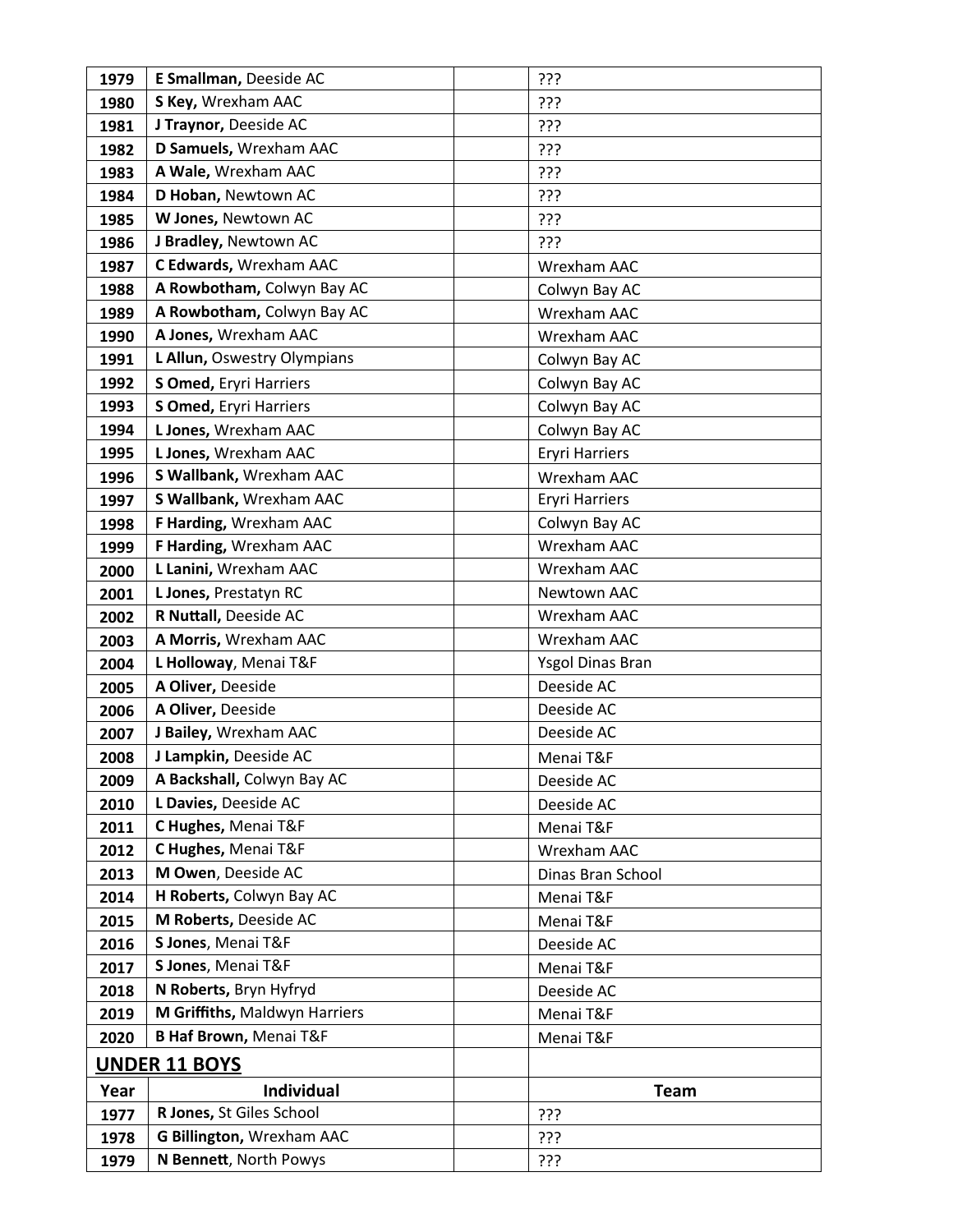| 1980 | N Key, Wrexham AAC               | ???                             |
|------|----------------------------------|---------------------------------|
| 1981 | M Hodgson, Colwyn Bay AC         | ???                             |
| 1982 | <b>D Halliday Eryri Harriers</b> | ???                             |
| 1983 | I Kneale, Wrexham AAC            | ???                             |
| 1984 | R Davey, Colwyn Bay AC           | ???                             |
| 1985 | D Thomas, Colwyn Bay AC          | ???                             |
| 1986 | J Owen, Deeside AC               | ???                             |
| 1987 | <b>G Owen, Eryri Harriers</b>    | <b>Eryri Harriers</b>           |
| 1988 | T Hildige, Eryri Harriers        | <b>Wrexham AAC</b>              |
| 1989 | I Williams, Wrexham AAC          | Wrexham AAC                     |
| 1990 | J Brown, Deeside AC              | <b>Eryri Harriers</b>           |
| 1991 | R Powell, Colwyn Bay AC          | Wrexham AAC                     |
| 1992 | D Hughes, Wrexham AAC            | Colwyn Bay AC                   |
| 1993 | C Prior, Deeside AC              | Wrexham AAC                     |
| 1994 | C Roberts, Prestatyn RC          | Acton Park School, Wrexham      |
| 1995 | C Roberts, Frongoch School       | Ysgol Frongoch, Denbigh         |
| 1996 | Ll Pierce, Eryri Harriers        | Sandycroft School               |
| 1997 | P Tickner, Colwyn Bay AC         | Sandycroft School               |
| 1998 | M Emberton, Brynhafren Sch       | Borras Park School, Wrexham     |
| 1999 | J Mills, Wrexham AAC             | Wrexham AAC                     |
| 2000 | R Davies, Sandycroft School      | Sandycroft School               |
| 2001 | S J Roberts, Colwyn Bay AC       | Sandycroft School               |
| 2002 | S J Roberts, Colwyn Bay AC       | Frongoch Junior School, Denbigh |
| 2003 | T Csizmadia, Borras Pk School    | Wrexham AAC                     |
| 2004 | J Wynne, Wrexham                 | Ysgol Bryn Coch, Mold           |
| 2005 | T Earley, Colwyn Bay             | Ysgol Bryn Coch, Mold           |
| 2006 | T Earley, Penybryn School        | Ysgol Bryn Coch, Mold           |
| 2007 | R James, Menai T&F               | <b>Ysgol Emmanuel</b>           |
| 2008 | A Jones, Menai T&F               | Menai T&F                       |
| 2009 | M McNee, Wrexham AAC             | Ysgol Bryn Coch, Mold           |
| 2010 | J Daly, Menai T&F                | Ysgol Bryn Coch, Mold           |
| 2011 | T Evans, Acton Park School       | Acton Park School, Wrexham      |
| 2012 | K Forrest, Menai T&F             | Menai T&F                       |
| 2013 | O Perrin, Menai T&F              | Penmorfa School                 |
| 2014 | O Perrin, Menai T&F              | Menai T&F                       |
| 2015 | I H Oldfield, Bryn Coch School   | Bryn Coch School                |
| 2016 | I H Oldfield, Wrexham AAC        | Menai T&F                       |
| 2017 | C Morgan, Maldwyn Harriers       | Menai T&F                       |
| 2018 | <b>B Gwilym, Menai T&amp;F</b>   | Deeside AC                      |
| 2019 | D Bradley, Maldwyn Harriers      | Deeside AC                      |
| 2020 | A Evans, Deeside AC              | Deeside AC                      |
|      | <b>UNDER 11 GIRLS</b>            |                                 |
| Year | Individual                       | <b>Team</b>                     |
| 1979 | C Edwards, North Powys           | ???                             |
| 1980 | S Haskins, Colwyn Bay AC         | ???                             |
| 1981 | C Harris, Deeside AC             | ???                             |
| 1982 | A Wale, Wrexham AAC              | ???                             |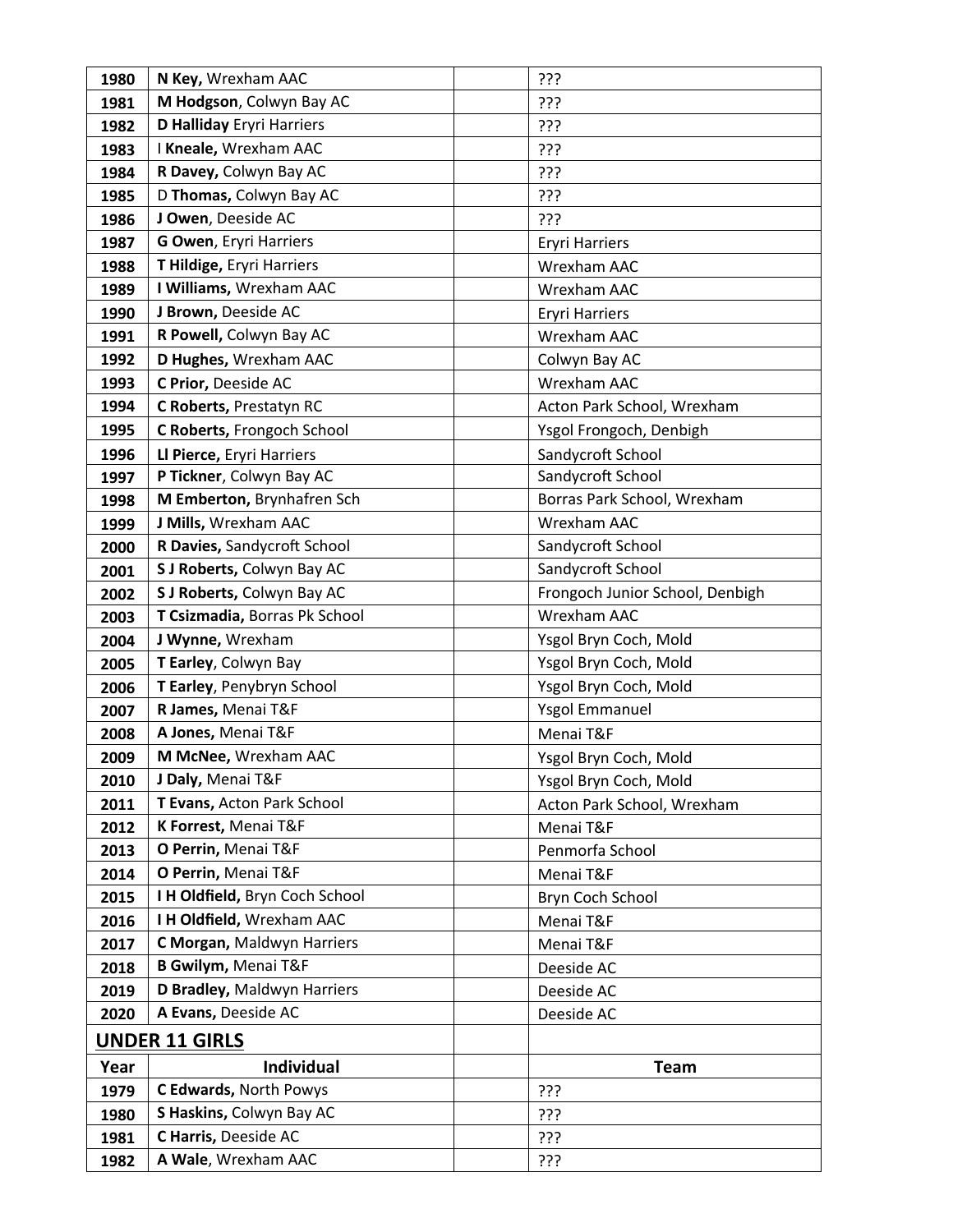| 1983 | R Wood, Mynydd Isa School           | ???                         |
|------|-------------------------------------|-----------------------------|
| 1984 | K Rothwell, Newtown AC              | ???                         |
| 1985 | D Shepherd, Newtown AC              | ַרְרְךָ                     |
| 1986 | C Williams, Newtown AC              | ???                         |
| 1987 | G Hulme, Wrexham AAC                | Wrexham AAC                 |
| 1988 | C Williams, Colwyn Bay AC           | Mynydd Isa School           |
| 1989 | A Jones, Wrexham AAC                | Wrexham AAC                 |
| 1990 | C Samuel, Colwyn Bay AC             | Colwyn Bay AC               |
| 1991 | L Jones, Wrexham AAC                | Wrexham AAC                 |
| 1992 | L Jones, Acton Park School          | Colwyn Bay AC               |
| 1993 | L Jones, Acton Park School          | <b>Eryri Harriers</b>       |
| 1994 | <b>E Harding, Eryri Harriers</b>    | Wrexham AAC                 |
| 1995 | S Bennell, Eryri Harriers           | <b>Eryri Harriers</b>       |
| 1996 | N Davies, Eryri Harriers            | <b>Acton Park School</b>    |
| 1997 | L Ruggeri, Brecon                   | Ysgol Frongoch, Denbigh     |
| 1998 | L Lanini, Wrexham AAC               | Ysgol Frongoch, Denbigh     |
| 1999 | L Lanini, Wrexham AAC               | Ysgol Ceiriog, Chirk        |
| 2000 | G Paletta, Wrexham AAC              | Borras Park School, Wrexham |
| 2001 | L Jones, Wrexham AAC                | Wrexham AAC                 |
| 2002 | J Simmons, Acton Park School        | <b>Acton Park School</b>    |
| 2003 | R Johncock, Colwyn Bay AC           | Ysgol Bryn Coch, Mold       |
| 2004 | R Johncock, Colwyn Bay AC           | <b>Acton Park School</b>    |
| 2005 | R Johncock, Colwyn Bay AC           | NO COMPLETE TEAMS           |
| 2006 | J Lampkin, Deeside AC               | Ysgol Bryn Coch, Mold       |
| 2007 | G Bates, Penmorfa School            | Ysgol Bryn Coch, Mold       |
| 2008 | <b>E Tilley, Oswestry Olympians</b> | Maldwyn Harriers            |
| 2009 | C Hughes, Menai T&F                 | Maldwyn Harriers            |
| 2010 | C Jones, Menai T&F                  | Maldwyn Harriers            |
| 2011 | E Russell, Wrexham AAC              | Menai T&F                   |
| 2012 | H Roberts, Colwyn Bay AC            | <b>Oswestry Olympians</b>   |
| 2013 | E Scott, Penmorfa Schhol            | Penmorfa School             |
| 2014 | E Hughes, Oswestry Olympians        | Menai T&F                   |
| 2015 | E Scott, Penmorfa School            | Menai T&F                   |
| 2016 | N Roberts, Deeside AC               | Deeside AC                  |
| 2017 | M Griffiths, Maldwyn Harriers       | Deeside AC                  |
| 2018 | M Parry, Deeside AC                 | Deeside AC                  |
| 2019 | J Hurst, Deeside AC                 | Deeside AC                  |
| 2020 | O Kissane, Deeside AC               | Deeside AC                  |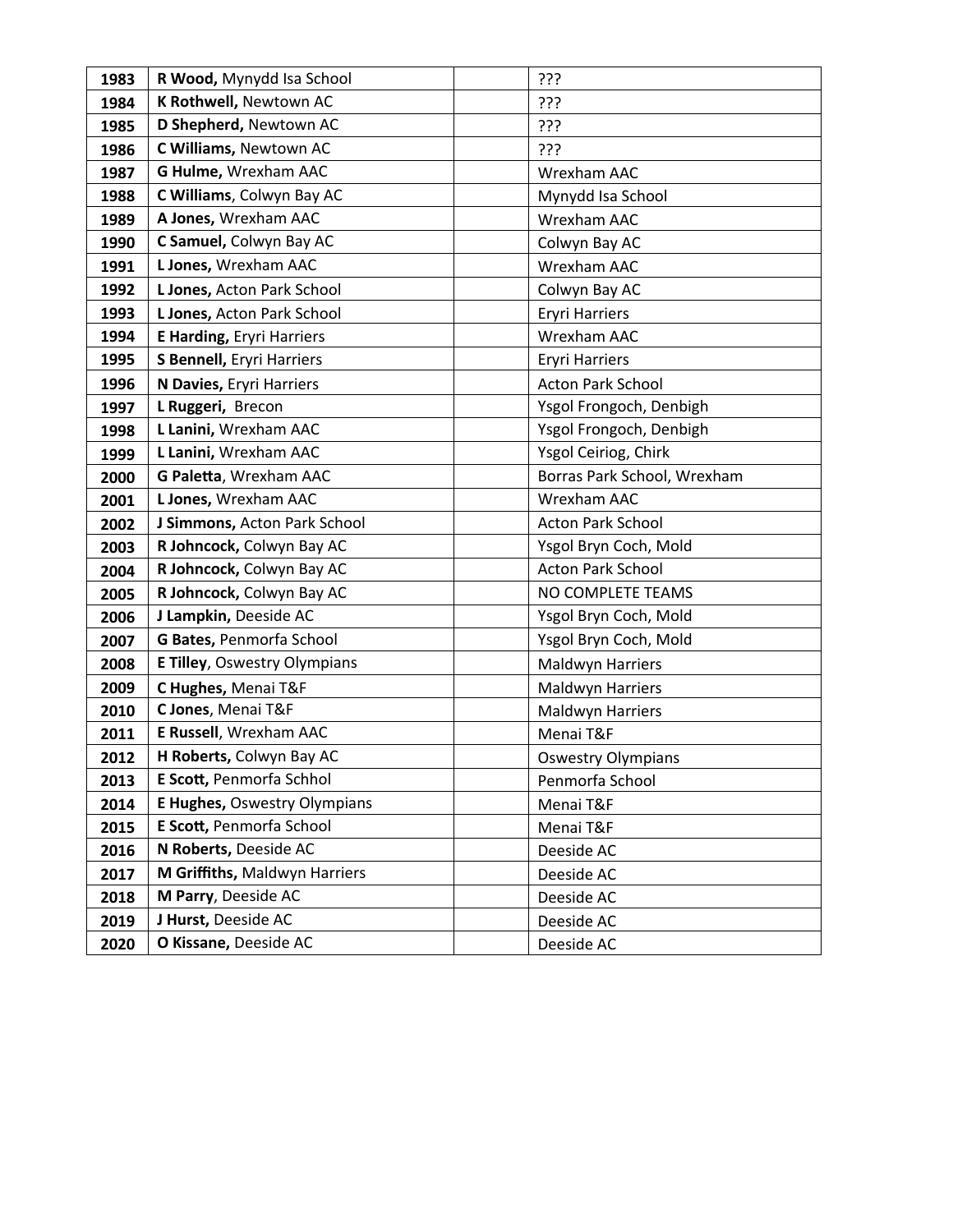## **MASTERS MEN**

| Year | M35 | M40                        | M45                      | M50                          | M55                   | M60                   | M65                    | M70       | M75 | M80 | <b>Teams</b>                                |
|------|-----|----------------------------|--------------------------|------------------------------|-----------------------|-----------------------|------------------------|-----------|-----|-----|---------------------------------------------|
|      |     | B Yale,                    | D Gardner                | <b>R</b> Billington          |                       |                       |                        |           |     |     |                                             |
| 1986 |     | Eryri                      | <b>NWRRC</b>             | Wrexham                      |                       |                       |                        |           |     |     | M40+ Wrexham AAC                            |
| 1987 |     | R Elliott,<br><b>NWRRC</b> | B Yale,                  | R Williams,<br>Wrexham       |                       |                       |                        |           |     |     | M40+ Wrexham AAC                            |
|      |     |                            | Eryri                    |                              |                       |                       |                        |           |     |     |                                             |
| 1988 |     | G Owens,<br>Prestatyn      | B Taylor,<br>Wrexham     | <b>R</b> Williams<br>Wrexham | D Morris,<br>Oswestry |                       |                        |           |     |     | M40+ Prestatyn RC                           |
|      |     |                            | D Williams,              | <b>R</b> Williams            |                       |                       |                        |           |     |     |                                             |
| 1989 |     | R Bell,<br>Wrexham         | Eryri                    | Wrexham                      | D Morris,<br>Oswestry |                       |                        |           |     |     | M40+ Wrexham AAC                            |
|      |     | P Walker,                  | A Egan,                  | <b>D</b> Gardner             | D Morris,             | R Jones,              |                        |           |     |     |                                             |
| 1990 |     | Wrexham                    | Wrexham                  | <b>NWRRC</b>                 | Oswestry              | Wrexham               |                        |           |     |     | M40+ Wrexham AAC                            |
|      |     |                            |                          | <b>R</b> Harrison            |                       |                       |                        |           |     |     |                                             |
|      |     | P Walker,                  | A Egan,                  | Jones                        | D Morris,             | R Jones,              |                        |           |     |     |                                             |
| 1991 |     | Wrexham                    | Wrexham                  | Prestatyn                    | Oswestry              | Wrexham               |                        |           |     |     | M40+ Wrexham AAC                            |
|      |     | P Walker,                  | A Egan,                  | K Peers,                     | G Gatrell,            | R Jones,              |                        |           |     |     |                                             |
| 1992 |     | Wrexham                    | Wrexham                  | C Bay                        | Wrexham               | Wrexham               |                        |           |     |     | M40+ Wrexham AAC                            |
|      |     | P Walker,                  | A Egan,                  | M Pollard,                   | P Norman,             | D Morris,             |                        |           |     |     |                                             |
| 1993 |     | Wrexham                    | Wrexham                  | C Bay                        | Wrexham               | Oswestry              |                        |           |     |     | M40+ Wrexham AAC                            |
|      |     | I Selvey,                  | <b>B</b> Davies,         | <b>D</b> Williams            | P Norman,             | D Morris,             |                        |           |     |     |                                             |
| 1994 |     | Wrexham                    | Colwyn Bay               | Eryri                        | Wrexham               | Oswestry              |                        |           |     |     | M40+ Wrexham AAC                            |
| 1995 |     | K Brown,<br>Eryri          | R Carr,<br>Wrexham       | A Egan,<br>Wrexham           | T Harper,<br>Wirral   | D Morris,<br>Oswestry | E Naisby,<br>Prestatyn |           |     |     | M40+ Wrexham AAC                            |
|      |     |                            |                          |                              |                       |                       |                        |           |     |     |                                             |
| 1996 |     | SP Jones,<br>Eryri         | R Skinner,<br>Colwyn Bay | A Egan,<br>Wrexham           | P Norman,<br>Wrexham  | E Faure,<br>Prestatyn | R Jarvis,<br>Wrexham   |           |     |     | M40+ Wrexham AAC                            |
|      |     | I Selvey,                  | P Walker,                | A Egan,                      | P Norman,             | D McCaffrey,          | D Morris,              |           |     |     |                                             |
| 1997 |     | Wrexham                    | Wrexham                  | Wrexham                      | Wrexham               | Bro Dysynni           | Oswestry O             |           |     |     | M40+ - Wrexham AAC                          |
|      |     | K Mills,                   | M Blake,                 | A Egan,                      | D Williams,           | P Norman,             | D Morris,              |           |     |     | M40 > M59 - Wrexham AAC /                   |
| 1998 |     | Wrexham                    | Eryri                    | Wrexham                      | Ervri                 | Wrexham               | Oswestry O             |           |     |     | M60+ Wrexham AAC                            |
|      |     | B Jones,                   | H Richards,              | D Evans,                     | D Williams,           | P Norman,             | T Partridge,           |           |     |     |                                             |
| 1999 |     | Wrexham                    | Swansea                  | Newtown                      | Eryri                 | Wrexham               | Wrexham                |           |     |     | M40+ - Wrexham AAC                          |
|      |     | C Donnelly,                | L Coathup,               | P Walker,                    | D Williams,           | B Jackson,            | D Morris,              |           |     |     | M40 > M59 - Eryri Harriers /                |
| 2000 |     | Eryri                      | Wirral                   | Wrexham                      | Ervri                 | Bro Dysynni           | Oswestry O             |           |     |     | M60+ Wrexham AAC                            |
|      |     | C Donnelly,                | L Coathup,               | D Evans,                     | D Williams,           | P Norman,             | T Partridge,           | R Jones,  |     |     | M40 > M59 - Eryri Harriers /                |
| 2001 |     | Eryri                      | Wirral                   | Newtown                      | Ervri                 | Wrexham               | Wrexham                | Wrexham   |     |     | M60+ Wrexham AAC                            |
|      |     | C Donnelly,                | I Selvey,                | I Carson,                    | D Williams,           | P Norman,             | T Pugh,                | D Morris, |     |     | M40 > 59 - Wrexham AAC /                    |
| 2002 |     | Eryri                      | Wrexham                  | Wrexham                      | Eryri                 | Wrexham               | Newtown                | Oswestry  |     |     | M60+ Wrexham AAC                            |
| 2003 |     | C Donnelly,                | S Bellis,                | I Carson,                    | A Egan,               | D Williams,           | G Jones,               | D Morris, |     |     | $M40 > M59$ Colwyn Bay /<br>M60+ Wrexham AC |
|      |     | Eryri                      | Wrexham                  | Wrexham                      | Wrexham               | Eryri                 | Wrexham                | Oswestry  |     |     |                                             |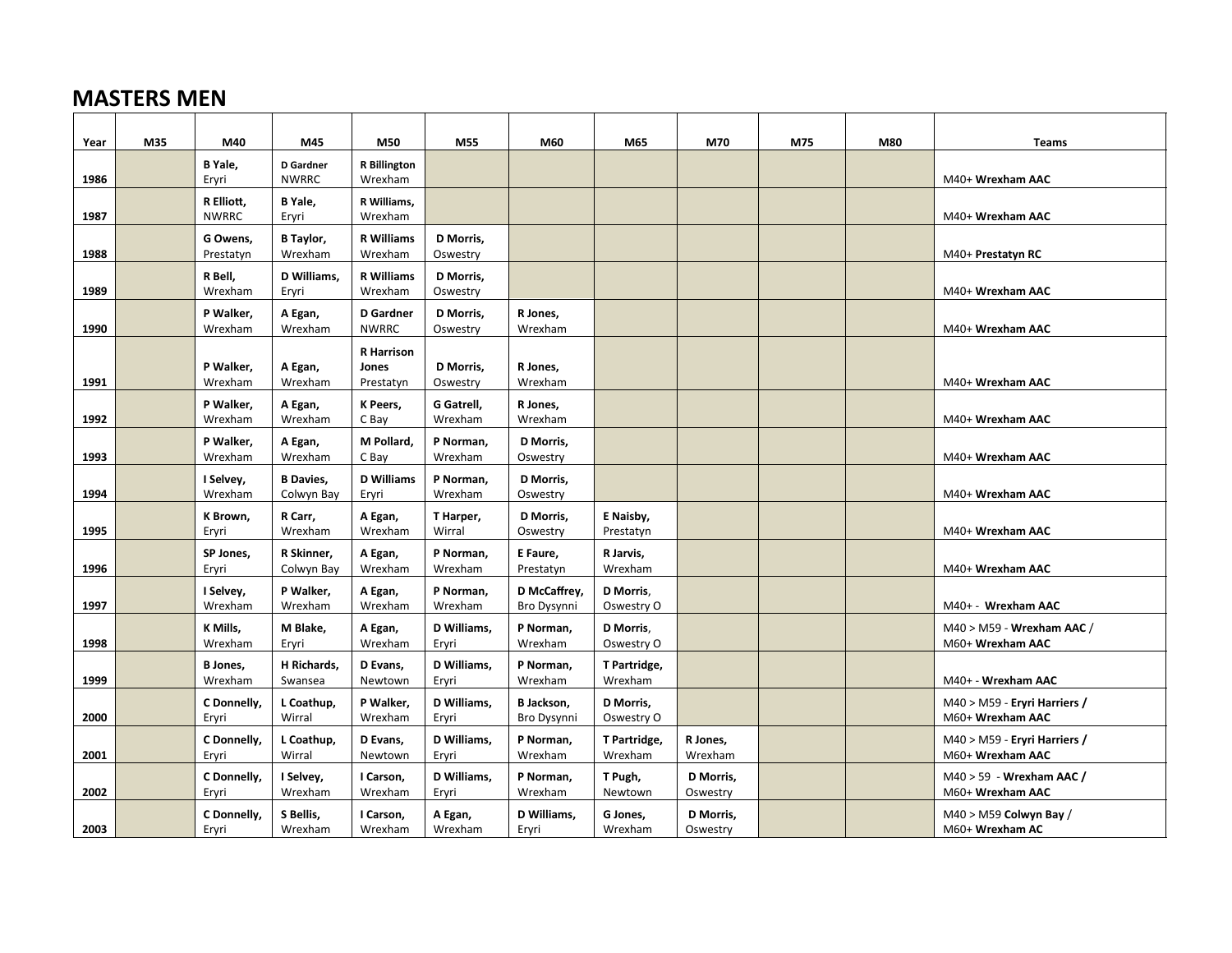| 2004 |                                | T Partridge,<br>Wrexham          | M Weedall,<br>Wrexham          | <b>M Pickering</b><br>Eryri       | A Egan,<br>Wrexham             | D Williams,<br>Eryri           | P Norman,<br>Wrexham           | D Morris,<br>Oswestry             |                                   |                      | M40 > 59 - Wrexham AAC /<br>M60+ Wrexham                                                        |
|------|--------------------------------|----------------------------------|--------------------------------|-----------------------------------|--------------------------------|--------------------------------|--------------------------------|-----------------------------------|-----------------------------------|----------------------|-------------------------------------------------------------------------------------------------|
| Year | M35                            | M40                              | M45                            | M50                               | M55                            | M60                            | M65                            | M70                               | M75                               | M80                  | <b>Teams</b>                                                                                    |
| 2005 |                                | <b>T</b> Partridge<br>Wrexham    | B Jones,<br>Wrexham            | G Nixon,<br>Prestatyn             | P Walker,<br>Wrexham           | A Egan,<br>Wrexham             | D Williams,<br>Eryri           | D Morris,<br>Oswestry             | R Jones,<br>Wrexham               |                      | M40 > 59 - Wrexham AAC /<br>M60+ Wrexham                                                        |
| 2006 |                                | G Williams.<br>Eryri             | M Weedall.<br>Wrexham          | E Davies.<br>Maldwyn              | I Carson,<br>Wrexham           | E Davies.<br>Eryri             | B Jackson,<br>Bro Dysynni      | D Morris,<br>Oswestry             | R Jones,<br>Wrexham               |                      | M40 > M59 Wrexham AAC /<br>M60+ No Complete Team                                                |
| 2007 | I Houston,<br>Wrexham          | M Robbins,<br>Wrexham            | C Davies,<br><b>Buckley</b>    | S Bellis,<br><b>Buckley</b>       | G Shone,<br>Aberegele          | D Williams,<br>Ervri           | B Jackson,<br>Bro Dysynni      | R Billington,<br>Wrexham          | D Morris,<br>Oswestry             |                      | M40 > M59 Wrexham AAC /<br>M60+ Prestatyn RC                                                    |
| 2008 | G Nicholls,<br>Prestatyn       | C West,<br><b>Buckley</b>        | C Davies,<br><b>Buckley</b>    | S Bellis,<br><b>Buckley</b>       | <b>M</b> Cortvriend<br>Denbigh | A Egan,<br>Wrexham             | D Williams,<br>Eryri           | P Norman,<br>Wrexham              |                                   |                      | M40 > 59 Abergele Harriers /<br>M60+ Wrexham AC                                                 |
| 2009 | L Jones,<br>Deeside            | <b>D</b> Rowlands<br>Wrexham     | M Robbins,<br>Wrexham          | R Owen,<br>Eryri                  | G Nixon,<br>Prestatyn          | A Egan,<br>Wrexham             | D Williams,<br>Eryri           | P Norman,<br>Wrexham              |                                   |                      | M40 > 59 Abergele Harriers /<br>M60+ No Complete Team                                           |
| 2010 | I Jones,<br>Coventry           | L Jones,<br>Deeside              | M Robbins,<br>Wrexham          | R Owen,<br>Eryri                  | J Woodcock,<br>Eyri            | G Owens,<br>Prestatyn          | E Davies,<br>Eryri             | R Harrison-<br>Jones<br>Prestatyn |                                   |                      | M40 > 59 Eryri Harriers /<br>M60 > M69 Eryri Harriers /<br>M70+ Wrexham AC                      |
| 2011 | A Walling,<br>Menai            | <b>G Norgrove</b><br>Wrecsam Tri | M Robbins,<br>Wrexham          | S Davies,<br>Mansfield            | N Owen,<br>Prestatyn           | G Richards,<br>Wrexham         | D Williams,<br>Eryri           | D Hughes,<br>Prestatyn            |                                   |                      | $M40 > M59$ Prestatyn RC /<br>M60 > M69 Wrexham AAC                                             |
| 2012 | A Campbell,<br>Wrecsam Tri     | <b>G Norgrove</b><br>Wrecsam Tri | R Jones,<br>Maldwyn            | A Lewis,<br>Ervri                 | G Jones,<br>Shrewsbury         | <b>M</b> Cortvriend<br>Denbigh | P Roberts,<br>Buckley          | R Harrison-<br>Jones<br>Prestatyn | R Billington,<br>Wrexham          |                      | M40 > M64 - Eryri Harriers /<br>M65 > M69 - Buckley RC                                          |
| 2013 | A Walling,<br>Menai            | L Jones,<br>Deeside              | R Jones,<br>Maldwyn            | T.<br>Partridge,<br>Wrexham       | C Edginton,<br>Meirionnydd     | G Nixon,<br>Prestatyn          | A Egan,<br>Wrexham             | D Hughes,<br>Prestatyn            | R Harrison-<br>Jones<br>Prestatyn |                      | M35 > M64 Wrexham /<br>M65+ Prestatyn RC                                                        |
| 2014 | N Jones,<br>Eryri              | A Walling,<br>Menai              | <b>G Norgrove</b><br>Wrecsam T | M Robbins,<br>Wrexham             | G Jones,<br>Prestatyn          | <b>M</b> Cortvriend<br>Denbigh | R Mackey,<br><b>Buckley</b>    | J Morris,<br><b>Buckley</b>       | D Hughes,<br>Prestatyn            |                      | m35 > M59 - Eryri Harriers /<br>M60+ Denbigh Harriers                                           |
| 2015 | D Weston,<br>Wrexham           | I Jones,<br>Coventry             | D<br>Rowlands,<br>Wrexham      | R Jones,<br>Shrewsbury            | A Lewis,<br>Eryri              | SP Jones,<br>Eryri             | P Walker,<br>Wrexham           | D Williams,<br>Eryri              | D Hughes,<br>Prestatyn            |                      | M35 > M59 - Eryri Harriers /<br>M60 > M69 Prestatyn / M70+ Prestatyn                            |
| 2016 | J Salt,<br>Abergele            | J Brown,<br><b>Buckley</b>       | L Jones,<br>Deeside            | E.<br>Campbell,<br><b>Buckley</b> | R Owen,<br>Eryri               | S Roberts,<br>Oswestry O       | N Williams,<br>Wrexham         | D Williams,<br>Eryri              | R Harrison-<br>Jones<br>Prestatyn |                      | M35 > 59 - Eryri Harriers /<br>$M60 > 69$ - Denbigh Harriers /<br>M70+ Prestatyn RC             |
| 2017 | R Bentley,<br>Kent             | I Jones,<br>Coventry             | S Roberts,<br><b>Buckley</b>   | E.<br>Campbell,<br><b>Buckley</b> | R Owen,<br>Eryri               | C Edginton,<br>Meirionnydd     | <b>M</b> Cortvriend<br>Denbigh | I Jones,<br>Wrecsam Tri           | R Harrison-<br>Jones<br>Prestatyn |                      | M35 > 49 - Buckley RC / M50 > 59 -<br>Buckley RC /<br>M60 ><br>69 Denbigh / M70+ Prestatyn RC   |
| 2018 | S Skates,<br>Prestatyn         | T Davies,<br>Maldwyn             | J Brown,<br><b>Buckley</b>     | G Hughes,<br>GOG Tri              | S Toogood,<br><b>Buckley</b>   | E Davies,<br>Maldwyn           | G Nixon,<br>Prestatyn          | I Jones,<br>Wrecsam Tri           | J Hickman,<br>Prestatyn           | P Norman,<br>Wrexham | M35 > 49 - Buckley RC / M50 > 59 -<br>Buckley RC / M60+ Maldwyn Harriers /<br>M70+ Prestatyn RC |
| 2019 | A Williams,<br>Meirionnyd<br>d | S Skates,<br>Prestatyn           | L Jones,<br>Deeside            | G Williams,<br>Vale Royal         | V Belshaw,<br>Denbigh          | S Butler,<br>Shrewsbury        | G Nixon,<br>Prestatyn          | M Davis,<br>Prestatyn             | J Morris,<br><b>Buckley</b>       | P Norman,<br>Wrexham | $M35 > 59$ - Buckley RC                                                                         |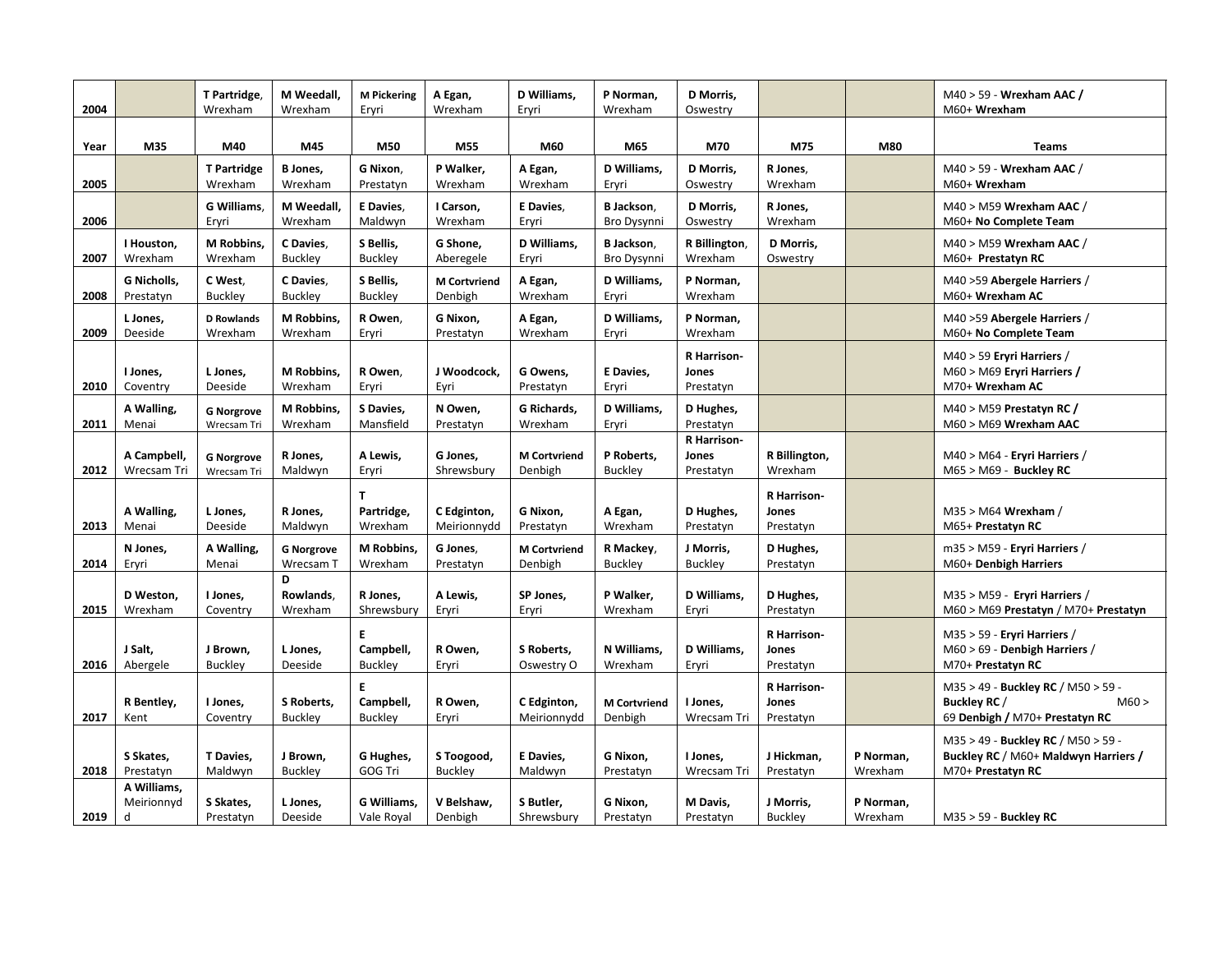|      |            |           |              |         |                   |         |          |           |                  | <b>R</b> Harrison |                                               |
|------|------------|-----------|--------------|---------|-------------------|---------|----------|-----------|------------------|-------------------|-----------------------------------------------|
|      | R Fox,     | C Morgan, | M Green,     | L Jones | <b>D</b> Williams | R Owen, | F Jones, | P Walker. | <b>E</b> Davies. | Jones             | $M35 > 59$ - Buckley RC / M65+ -<br>- Denbigh |
| 2020 | Shrewsbury | Maldwyn   | <b>NWRRC</b> | Deeside | Guildford         | Ervri   | Denbigh  | Wrexham   | Hebog            | Prestatyn         | <b>Harriers</b>                               |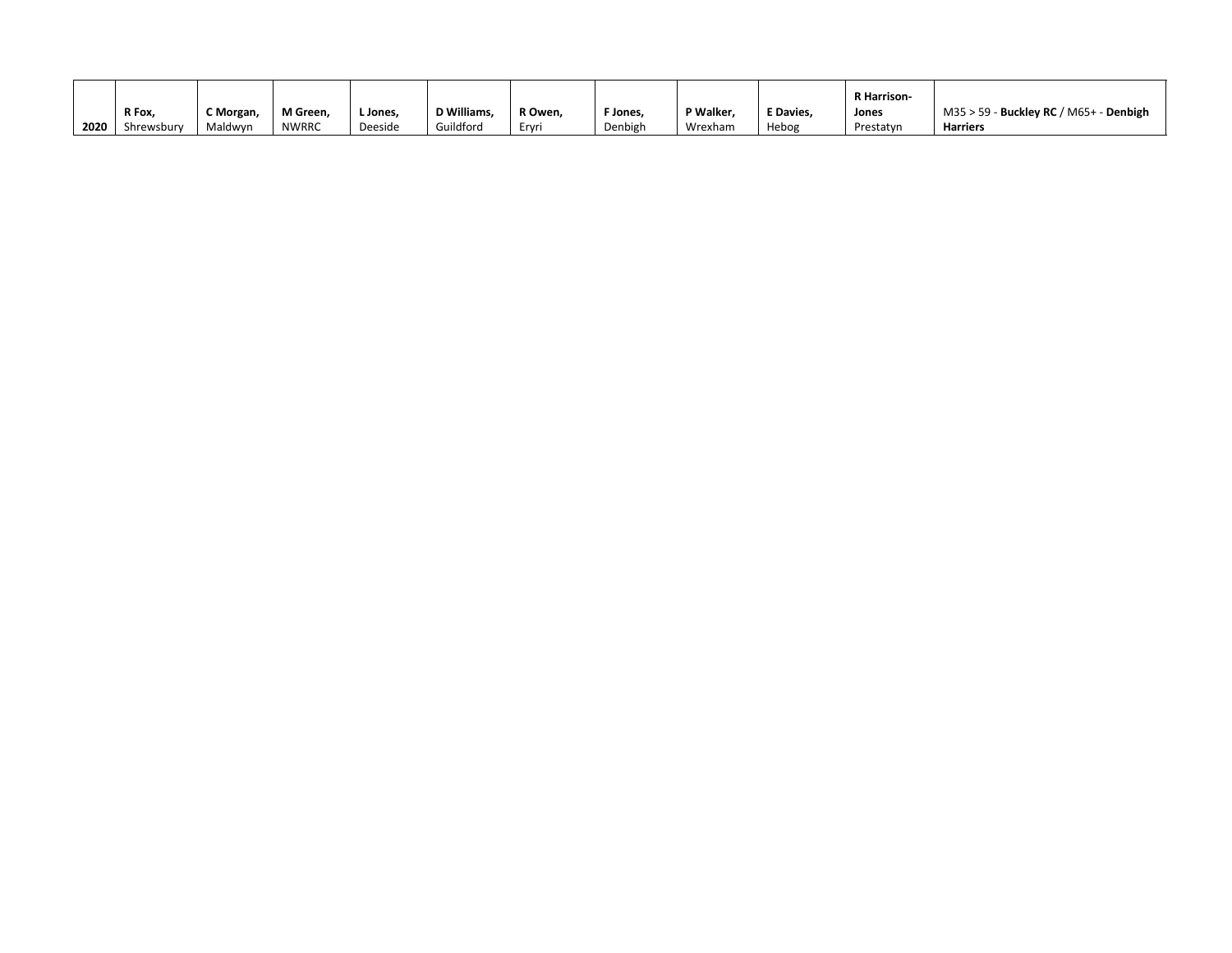## **MASTERS WOMEN**

| Year                  | W35                            | W40                       | W45                      | <b>W50</b>                        | <b>W55</b>                     | W60                            | <b>W65</b> | W70        | W75        | <b>Teams</b>                        |
|-----------------------|--------------------------------|---------------------------|--------------------------|-----------------------------------|--------------------------------|--------------------------------|------------|------------|------------|-------------------------------------|
| 198<br>6              | M Docking,<br>Wrexham          |                           | M Gartrell,<br>Wrexham   |                                   |                                |                                |            |            |            | NO COMPLETE<br><b>VETERAN TEAMS</b> |
| 198<br>$\overline{7}$ | C Bell,<br>Wrexham             |                           |                          |                                   |                                |                                |            |            |            | W35+ Wrexham AAC                    |
| 198<br>8              | M Docking,<br>Wrexham          | J Hallard,<br>Colwyn Bay  |                          | M Gartrell,<br>Wrexham            |                                |                                |            |            |            | NO COMPLETE<br><b>VETERAN TEAMS</b> |
| 198<br>9              | M Docking,<br>Wrexham          | C Bell,<br>Wrexham        | S Arnold,<br>Abergele    | M Gartrell,<br>Wrexham            |                                |                                |            |            |            | NO COMPLETE<br><b>VETERAN TEAMS</b> |
| 199<br>$\mathbf 0$    | L Hardley,<br>Wrexham          | J Hallard,<br>Colwyn Bay  | N Lloyd,<br>Wrexham      | M Gartrell,<br>Wrexham            |                                |                                |            |            |            | W35+ Eryri Harriers                 |
| 199<br>1              | M Docking,<br>Wrexham          | L Clarke,<br>Colwyn Bay   | N Lloyd,<br>Wrexham      | M Gartrell,<br>Wrexham            |                                |                                |            |            |            | W35+ Wrexham AAC                    |
| 199<br>$\overline{2}$ | A Cartwright,<br>Wrexham       | M Docking,<br>Wrexham     | N Lloyd,<br>Wrexham      | <b>C</b> Bebbington<br>Colwyn Bay | M Gartrell,<br>Wrexham         |                                |            |            |            | W35+ Wrexham AAC                    |
| 199<br>3              | A Cartwright,<br>Wrexham       | L Bradley,<br>Wrexham     | J Hallard,<br>Colwyn Bay | S Arnold,<br>Abergele             | M Gartrell,<br>Wrexham         |                                |            |            |            | W35+ Wrexham AAC                    |
| 199<br>4              | A Cartwright,<br>Wrexham       | P Hopkins,<br>Wrexham     | J Hallard,<br>Colwyn Bay | J Glass,<br>Eryri                 |                                |                                |            |            |            | W35+ Wrexham AAC                    |
| 199<br>5              | A Whitelaw,<br>Wrexham         | L Hardley,<br>Wrexham     | J Hallard,<br>Colwyn Bay | S Arnold,<br>Abergele             |                                |                                |            |            |            | W35+ Wrexham AAC                    |
| 199<br>6              | V Musgrove,<br>Wrexham         | M Tomos,<br>Eryri         | J Hallard,<br>Colwyn Bay |                                   | S Arnold,<br>Abergele          |                                |            |            |            | W35+ Colwyn Bay AC                  |
| 199<br>$\overline{7}$ | A Whitelaw,<br>Wrexham         | V Musgrove,<br>Wrexham    | M Docking,<br>Wrexham    | M Meredith,<br>Prestatyn          |                                |                                |            |            |            | W35+ Wrexham AAC                    |
| 199<br>8              |                                | A Whitelaw,<br>Wrexham    | M Docking,<br>Wrexham    | J Hallard,<br>Colwyn Bay          | <b>B</b> Jones,<br>Bro Dysynni |                                |            |            |            | W35+ Wrexham AAC                    |
| 199<br>9              | J Williams.<br>Orion           | A Whitelaw,<br>Wrexham    | P Hopkins,<br>Wrexham    | M Griffiths,<br>Bro Dysynni       | <b>B</b> Jones.<br>Bro Dysynni | M Gartrell,<br>Wrexham         |            |            |            | W35+ Wrexham AAC                    |
| 200<br>$\mathbf 0$    | J Lloyd, Eryri                 | A Whitelaw,<br>Wrexham    | M Docking,<br>Wrexham    | M Edwards,<br>Wrexham             |                                | M Gartrell,<br>Wrexham         |            |            |            | W35+ Wrexham AAC                    |
| 200<br>$\mathbf{1}$   | J Williams,<br>Orion           | V Musgrove,<br>Wrexham    | S Hughes,<br>Eryri       | M Docking,<br>Wrexham             | <b>B</b> Jones,<br>Bro Dysynni |                                |            |            |            | W35+ Wrexham AAC                    |
| 200<br>$\overline{2}$ | V Ronald,<br>Colwyn Bay        | A Whitelaw,<br>Wrexham    | V Musgrove,<br>Wrexham   | M Docking,<br>Wrexham             | M Griffiths,<br>Bro Dysynni    | <b>B</b> Jones,<br>Bro Dysynni |            |            |            | W35+ Wrexham AAC                    |
| 200<br>3              | J Mountford.<br><b>Buckley</b> | A Williams,<br>Colwyn Bay | G Waring,<br>Prestatyn   | S Bennell,<br>Eryri               | M Oliver,<br>Eryri             |                                |            |            |            | W35+ Eryri Harriers                 |
| 200<br>4              | H Davies,<br>Wrexham           | J Williams,<br>Orion      | A Whitelaw,<br>Wrexham   | S Hughes,<br>Eryri                | M Oliver,<br>Eryri             | <b>B</b> Jones,<br>Bro Dysynni |            |            |            | W35+ Wrexham AAC                    |
| Year                  | W35                            | W40                       | <b>W45</b>               | <b>W50</b>                        | <b>W55</b>                     | W60                            | <b>W65</b> | <b>W70</b> | <b>W75</b> | <b>Teams</b>                        |